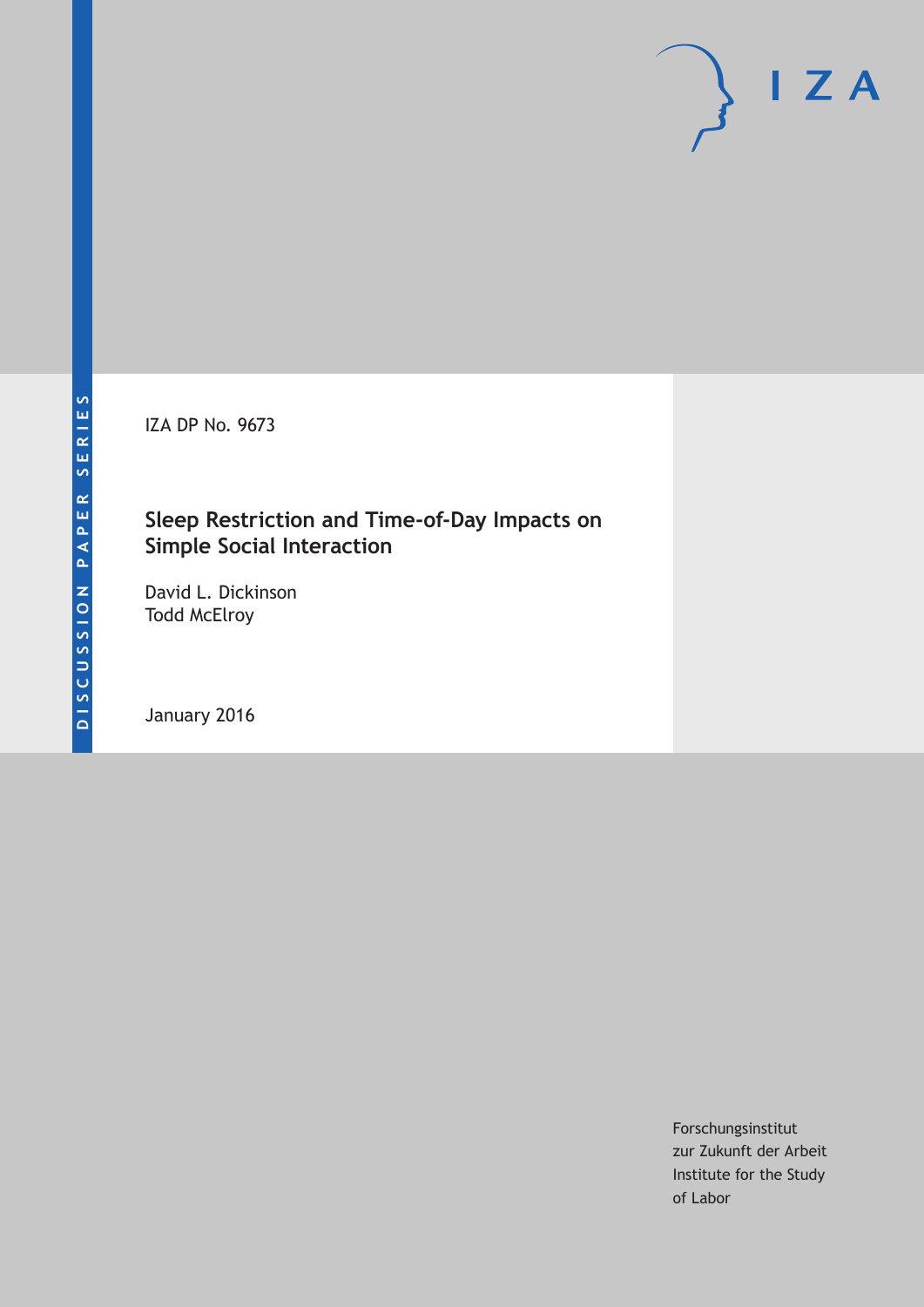# **Sleep Restriction and Time**‐**of**‐**Day Impacts on Simple Social Interaction**

### **David L. Dickinson**

*CERPA, Appalachian State University, IZA and ESI* 

### **Todd McElroy**

*Florida Gulf Coast University* 

Discussion Paper No. 9673 January 2016

IZA

P.O. Box 7240 53072 Bonn Germany

Phone: +49-228-3894-0 Fax: +49-228-3894-180 E-mail: iza@iza.org

Any opinions expressed here are those of the author(s) and not those of IZA. Research published in this series may include views on policy, but the institute itself takes no institutional policy positions. The IZA research network is committed to the IZA Guiding Principles of Research Integrity.

The Institute for the Study of Labor (IZA) in Bonn is a local and virtual international research center and a place of communication between science, politics and business. IZA is an independent nonprofit organization supported by Deutsche Post Foundation. The center is associated with the University of Bonn and offers a stimulating research environment through its international network, workshops and conferences, data service, project support, research visits and doctoral program. IZA engages in (i) original and internationally competitive research in all fields of labor economics, (ii) development of policy concepts, and (iii) dissemination of research results and concepts to the interested public.

IZA Discussion Papers often represent preliminary work and are circulated to encourage discussion. Citation of such a paper should account for its provisional character. A revised version may be available directly from the author.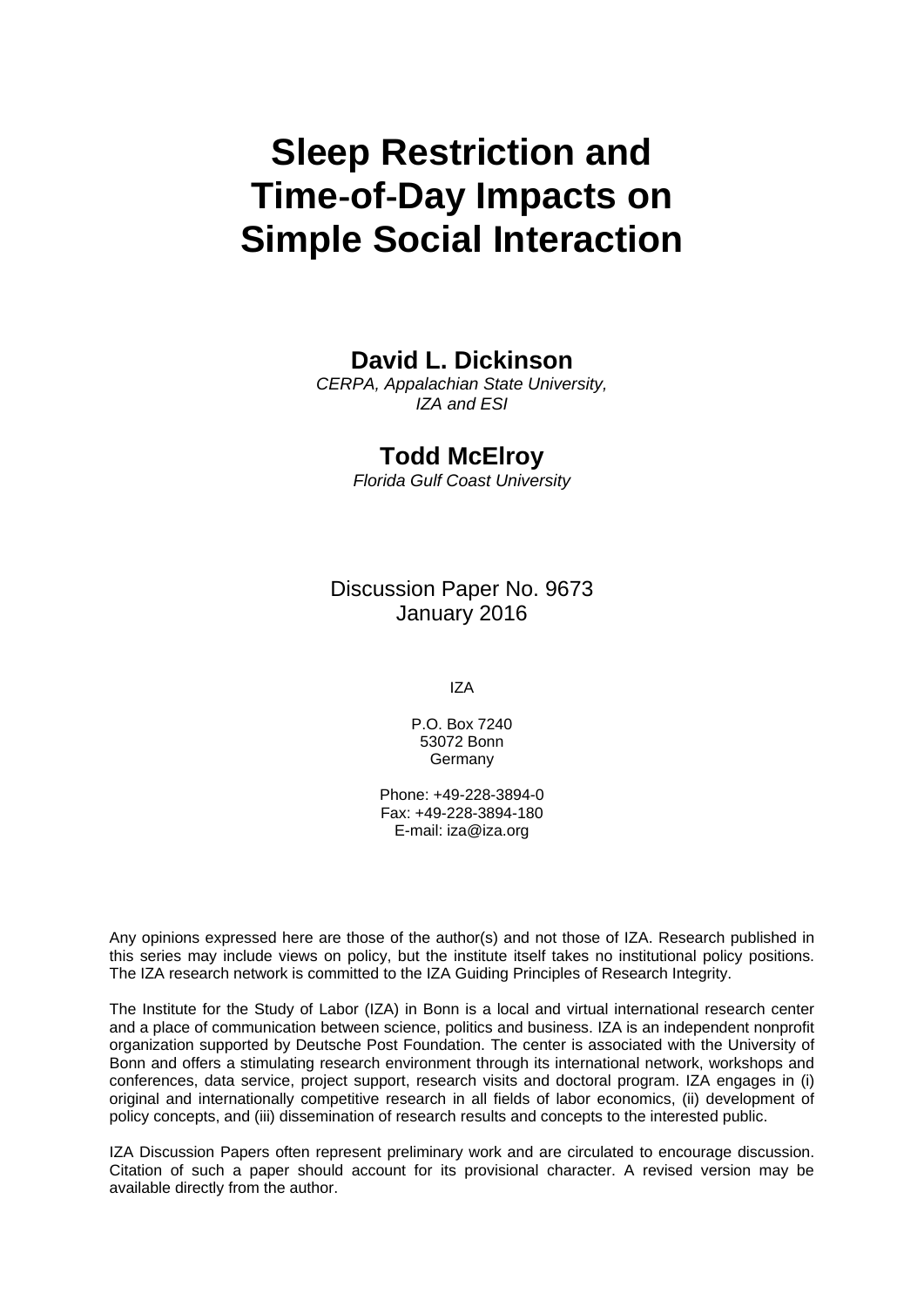IZA Discussion Paper No. 9673 January 2016

# **ABSTRACT**

# **Sleep Restriction and Time**‐**of**‐**Day Impacts on Simple Social Interaction**

## *Moderate sleep restriction increases greed, reduces trust and trustworthiness*

Simple bargaining games are the foundation of more complex social interactions necessary for healthy relationships and well-functioning societies. Neuroscience research has shown that high-level deliberative thinking processes are necessary for social-decision making - it seems cognitively less demanding to be greedy or to mistrust. In this paper, our focus is on how commonly‐experienced adverse sleep states, which are known to harm deliberative thinking, impact outcomes in the classic simple bargaining games (ultimatum, dictator, and trust games). Specifically, we experimentally manipulate sleep states of 184 young‐adult subjects who took part in a 3 week experimental protocol. Subjects were administered each game twice: once after a full week of sleep restriction and once after a full week of well-rested sleep levels. Subjects were also randomly assigned to early morning (7:30 am) or later evening (10:00 pm) sessions to manipulate the optimality of the time‐of‐day of the decisions. We find a robust result of increased greed, reduced trust, and reduced trustworthiness following sleep restriction, after controlling for demographics and session indicators. We find no significant direct impact of circadian timing on decisions for these tasks. However, the mediating variable for these sleep manipulation effects is subjective sleepiness, and both sleep restriction and suboptimal circadian timing significantly increase self-reported sleepiness. These results are consistent with the hypothesis that increased sleepiness reduces the relative input of deliberate thinking in social interactions.

JEL Classification: C7, C9

Keywords: sleep, time-of-day, ultimatum, dictator, trust, bargaining

Corresponding author:

David L. Dickinson Department of Economics Appalachian State University Boone, NC 28608 USA E-mail: dickinsondl@appstate.edu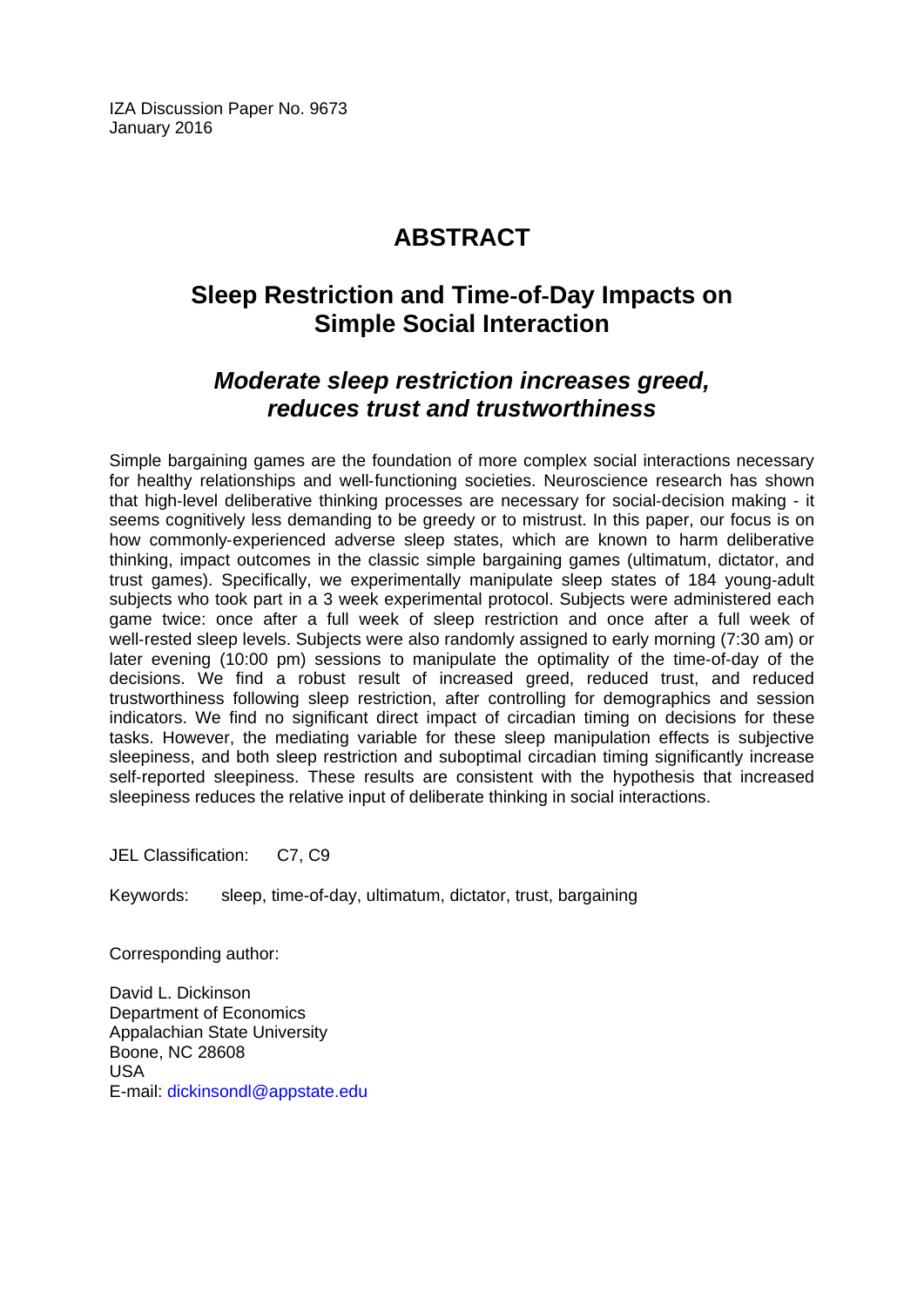Prosocial preferences help encourage positive interactions and promote economic institutions that require trust/trustworthiness. We explore how commonly experienced levels of sleep restriction and the time‐of‐day of decision making may impact well‐established outcomes in ultimatum, dictator, and trust games. The literature is virtually silent on the impact of sleep loss or sleepiness social decision making, and the rare exceptions examine these questions using total sleep loss protocols (*1,2*). A main contribution of our work is to experimentally manipulate sleep in ecologically valid ways that are highly applicable to real world decision makers. In this way we add to our understanding of the likely impact of commonly experienced adverse sleep states on social decision outcomes. Our hypotheses are derived from a dual‐ process framework where automatic thinking (System 1) and deliberate thinking (System 2) processes contribute to varying degrees towards decision outcomes. A more sleepy state is hypothesized to increase the relative input of System 1 in a decision. Assuming self-interest and mistrust increase as the relative input of System 1 increases, such as when System 2 regions implicated in social decision making are compromised (*1‐5*), we hypothesize that sleepiness will adversely impact prosocial behavior. The implications are significant given current societal trends towards reduced sleep and suboptimal time‐of‐day scheduling, and these results identify a key determinant of inefficiencies in certain social exchanges.

Critical to our hypotheses is the argument that prosocial behavior requires deliberate thinking and active suppression of the more automatic response to be myopically self‐ interested (*3,6*). Some recent evidence challenges the notion that greed is the automatic or intuitive response in cooperative environments (*7*). However, the larger body of literature (*8‐ 10*), as well as more recent neural evidence, points to a connection between prosocial decisions and activation of brain regions known to be important for deliberative thinking (*3,4,6*). Existing research on the effects of sleep deprivation and off‐peak time‐of‐day (or "circadian mismatched") on decision making also informed our hypotheses. To our knowledge, the extant literature is consistent with the hypotheses that decisions are relatively more influenced by System 1 processes when sleep deprived or circadian mismatched (*5,11‐14*).

To examine our research question, we recruited 184 young adult subjects (30 control: 154 treatment: 18-39 years old, mean 21.66  $\pm$  4.43 years old) to participate in a 3 week study.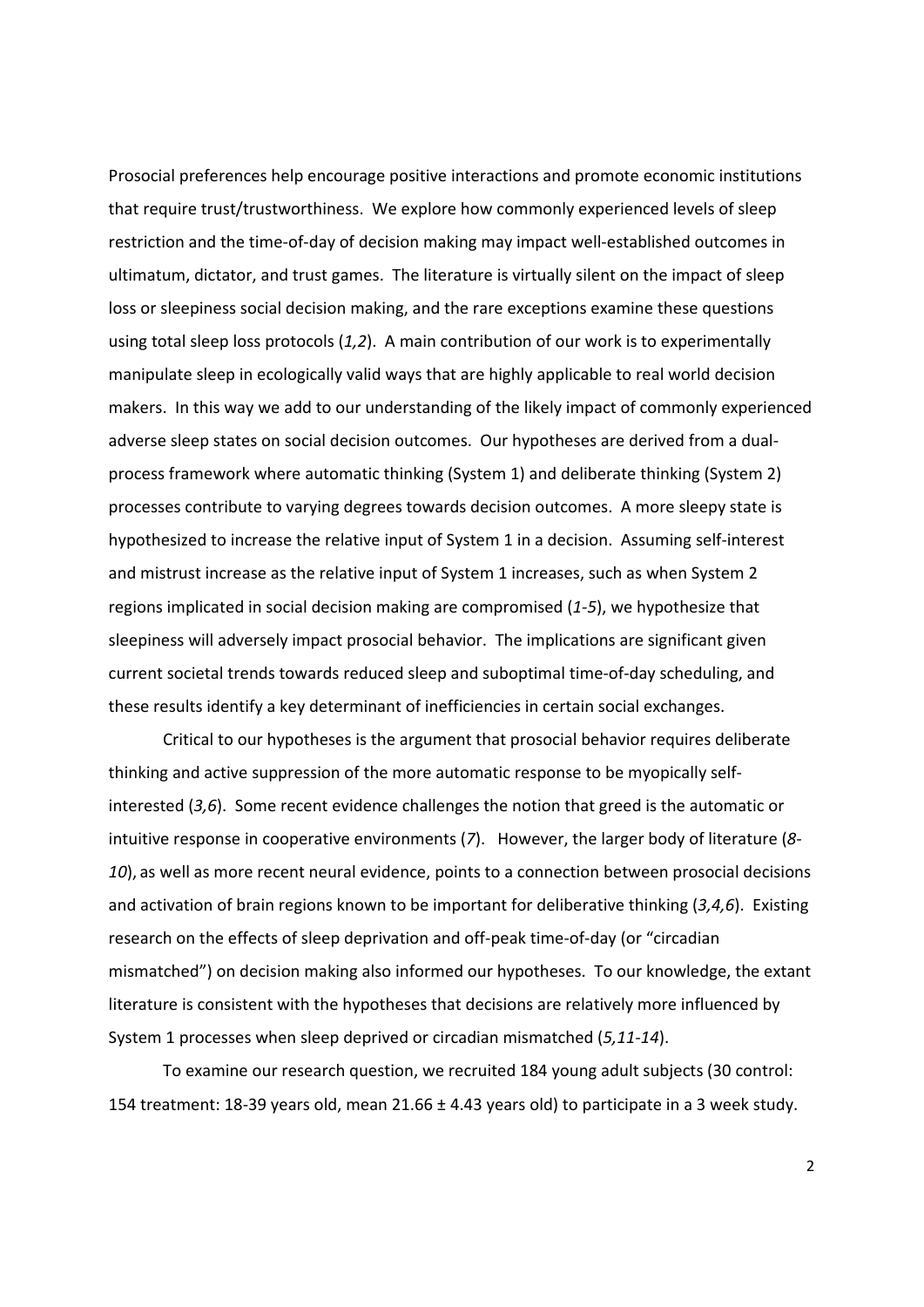Based on a pre‐screen survey, treatment subjects recruited were validated morning‐type or evening‐type diurnal preference young adults (*15*) who were then randomly assigned to participate in two early morning (7:30am‐9:00am) or late evening (10:00pm‐11:30pm) decision sessions (Table S1). Control subjects were validated intermediate-type who participated in sessions between 10:00am and 3:00pm. Subjects were given sleep diaries and wrist-worn clinical actigraphy devices to objectively monitor sleep levels over the course of the 3 weeks. Treatment subjects were prescribed a sleep schedule that included one week of 5‐6 hrs/night attempting to sleep (sleep restricted=SR) and one week of 8‐9 hrs/night attempting to sleep (well‐rested=WR). Control subjects were prescribed two weeks of well‐rested sleep levels. For all subjects, week 2 of the protocol was an ad lib sleep week used to wash out the effects of the week #1 condition prior to starting the week #3 condition. Upon completion of the study scoring of the sleep data, 149 (30 control: 119 treatment) subjects had complete data and were deemed compliant. Compliant treatment subjects slept approximately 1.5 hours more per evening during the SR week than during the WR week (see Fig. S1 and other Supp. Mat. for details on compliance scoring).

At the end of the SR and WR weeks (counterbalanced in order across subjects), subjects participated in a decision session that included administration of the classic ultimatum, dictator, and trust games (see Supp. Mat., *Methods and Materials*). The ultimatum game allows the responder the option to reject a proposal, which case both parties receive \$0, whereas the dictator game allows the dictator to decide the pie split without the possibility of rejection. Hence, ultimatum proposals involve a conflict between greed and risk aversion given that greedier initial offers are more likely to be rejected. In the trust game, the amount the first mover passes along, or "trusts" to the second mover is tripled by the experimenters and the second mover then decides how much, if any, to pass back.

As a manipulation check, subjects are asked to self‐report sleepiness during the decision sessions using the Karolinska Sleepiness scale (*16,17*). We test for manipulation effects using a random effects estimation of self‐report sleepiness on treatment manipulations and other demographic and sleep control variables. Both the sleep restriction and circadian mismatch manipulations are estimated to significantly increase sleepiness ( $p$ <.01)–the magnitude of the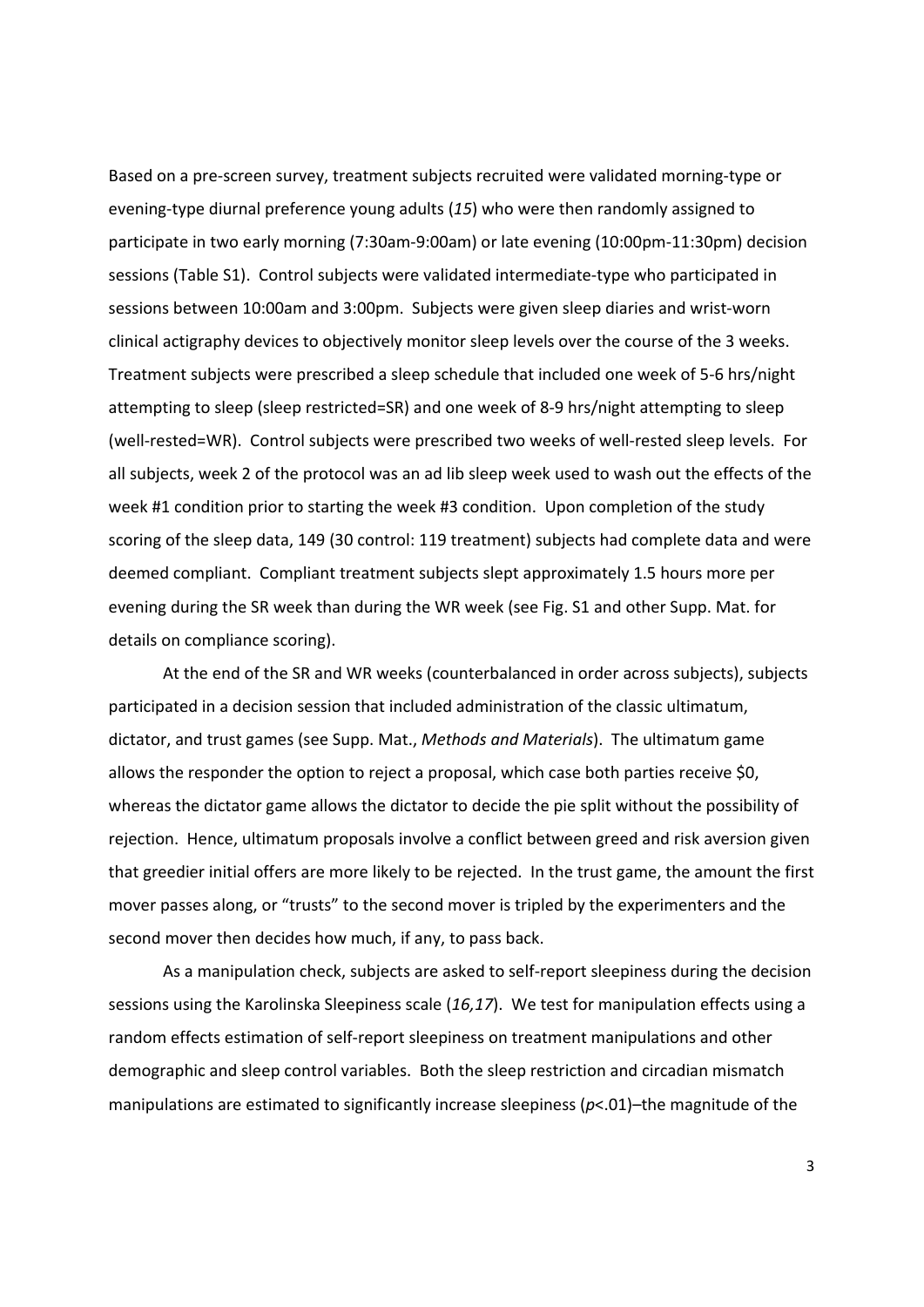circadian mismatch effect is roughly equivalent to the estimated effect of one less hour of sleep per night during the preceding week (Table S3). On a subset of our data (n=80), we also administered an affective states instrument and document increased irritability, and reduced attentiveness and alertness due to sleep restriction (Figure S2). There is the likelihood of domain‐specific nonlinear interaction effects between sleep levels and circadian misalignment (*18,19*). We nevertheless exclude such an interaction term from our analysis given the lack of ex ante hypothesis as to its form or how it might vary across decision tasks we administer.

Figs. 1-4 plot the predicted level of the key dependent variable from each game as a function of the a subject's *Personal Sleep Deprivation Level* (or "*Personal SD*"), which is the difference between a subject's self‐reported optimal nightly sleep and the objectively measured nightly sleep over the prior week. All Figures hold demographics, session descriptors, and other sleep related control variables constant (see Tables S5‐S8). Random effects estimations account for the two observations per subject. Except for the case of ultimatum game outcomes in Fig. 1, key results are robust to alternative specifications and alternative coding options of the key sleep level variable (see Tables S4‐S8). Also, we note that the estimated effect of circadian mismatch on bargaining outcomes is insignificant in each case, and so Figs 1‐4 show only the outcome measure prediction as a function of sleep restriction.

Figs 1 and 2 show the estimated increased greed by first movers in both the ultimatum and dictator games as a result of sleep restriction. The ultimatum result is less robust and a smaller effect size (see Tables S4, S5), which is perhaps not surprising given that first-mover greed in the ultimatum game conflicts with the desire to avoid rejection. A null result not shown in the Figures is that second-mover ultimatum decisions—minimum acceptable offers are not significantly affected by sleep restriction (Tables S4, S5). As with first-mover ultimatum decisions, second‐mover minimum acceptable offers must balance the conflict of greed and the potential of a zero payoff if an offer is rejected. The dictator result is therefore a more clear picture of the impact of sleep restriction on unconstrained greed (or altruism).

Figs. 3 and 4 show predicted lower levels of trust and trustworthiness as a result of sleep restriction. Fig. 3 also shows the estimated null impact on trust decisions when a "risk" version of the trust game was played. In this version of the trust game, it is common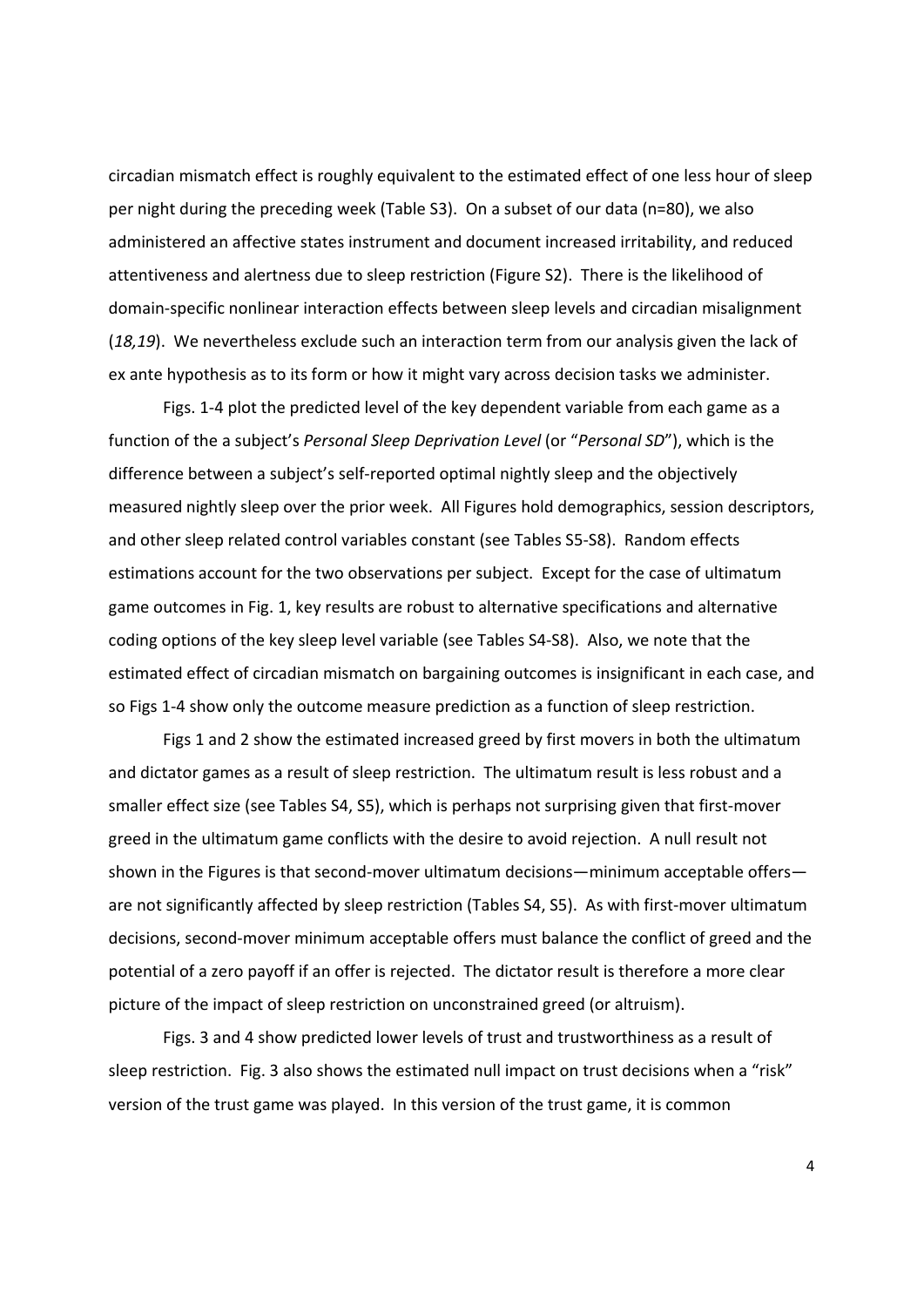knowledge that the 2<sup>nd</sup>-mover is an automated pass-back algorithm as opposed to another subject in the experiment group. This "non-human" trust game disentangles the importance of risk embedded in a social interaction from pure risk. As seen in Fig. 3, sleep restriction is predicted to only impact first-mover choices in the actual 2-person simple exchange of the trust game. The trust result is quite robust (see Tables S7, S9) and highlights an inefficiency that results from mild but chronic sleep restriction. Namely, lower levels of trust imply unrealized gains in simple social interactions.

Trustworthiness is also negatively impacted by sleep restriction, as shown in Fig. 4. To further examine trustworthiness when a significant initial trust signal is sent, we coded an alternative dependent variable as the average pass‐back amount chosen when more than half the pie is initially trusted. With this alternative coding of the dependent variable "trustworthiness", the negative coefficient on *Personal SD* is even larger in magnitude and more highly statistically significant than what is shown in Fig. 4 (Table S8, see also note below Table S4). This indicates that sleep restriction may have a particularly damaging effect on future interactions when more significant and clear trust signals are sent. Given the sleep restriction effect on trustworthiness, one might argue that reduced trust results from an accurate anticipation of reduced trustworthiness. While we do not directly test whether this is the case, we reject this interpretation of the trust game results for two reasons: First, similar reasoning cannot not explain why sleepy ultimatum proposers keep more money but yet the second-movers' MAOs do not change. Secondly, this interpretation implies that sleepy subjects retain anticipation skills requiring theory‐of‐mind brain region activation, which is a region harmed by sleep loss (*20,21*).

Because our sleep and circadian manipulations are intended to alter sleepiness, we also evaluated whether sleepiness mediates these results (Table S9). The proposed mediating variable is endogenous, which requires estimation by 2SLS variables approach. In step one, we regressed the Karolinska sleepiness scores on demographics and sleep variables. As noted earlier, both sleep restriction and circadian mismatch are statistically significant (p<.01) predictors of higher sleepiness scores. This first stage estimation identifies the extent that variation in sleepiness is due to subject‐specific and experimental manipulations in our design.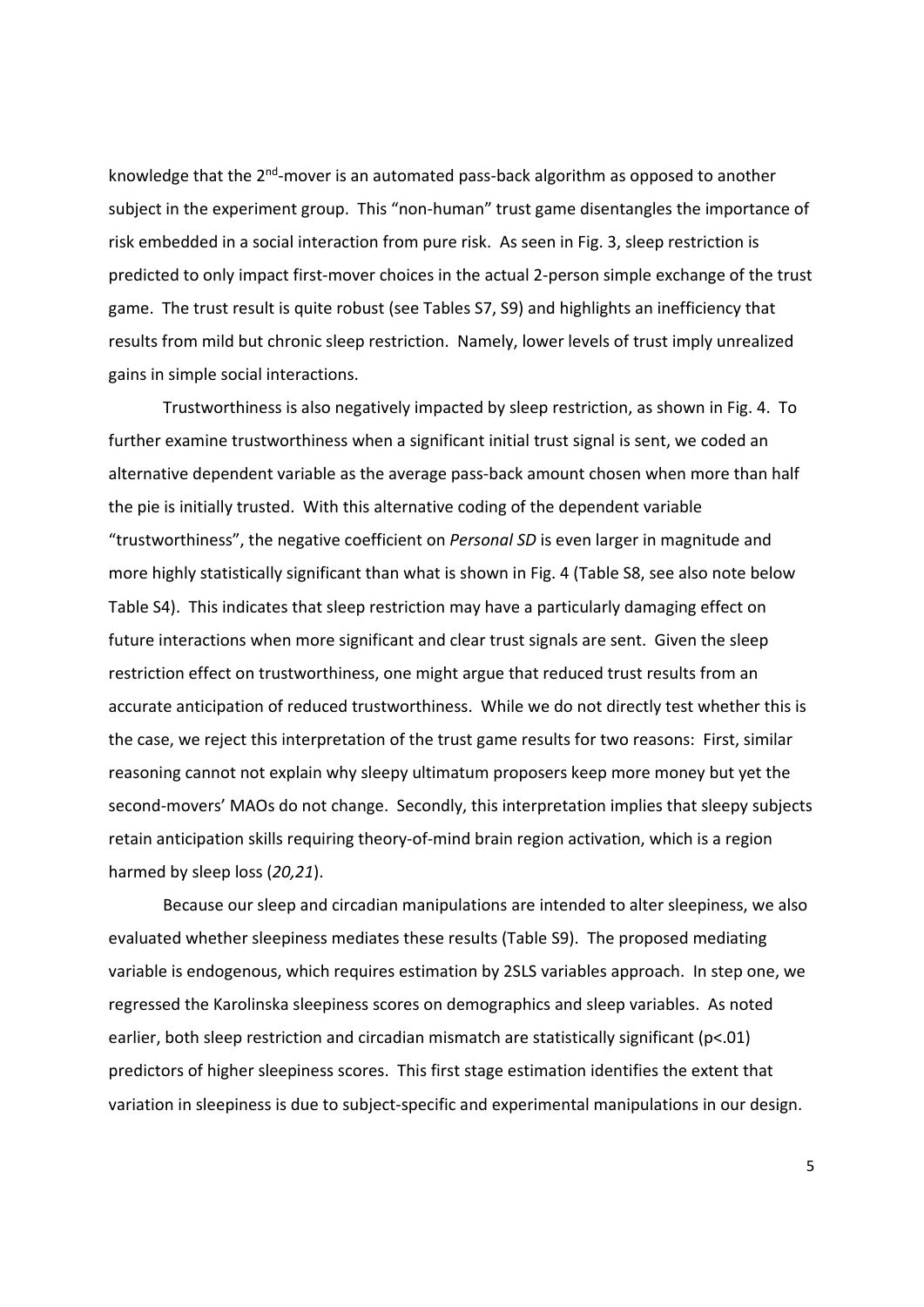Note that the impact of gender is implicit in these results, as we find that female subjects are significantly sleepier, controlling for other demographics and sleep variables.

Step two used the predicted values of sleepiness scores as a covariate (instrument) in the bargaining models. In each instance, the instrument for sleepiness significantly predicts the same key outcomes that were impacted by sleep restriction in our initial analysis. That is, the instrument for sleepiness predicts higher Ultimatum proposal and Dictator greed, lower trust, and lower trustworthiness (see Table S9). These results indicate that our experimental conditions alter behavior via their impact on subjective sleepiness. They also highlight that, while circadian mismatch is not estimated to directly impact behavioral outcomes in these games, circadian mismatch does indirectly affect decisions via its impact on sleepiness.

Here we have examined the impact of chronic but relatively mild sleep restriction and suboptimal circadian timing on decisions in simple bargaining games. These games form the building blocks of many more complex interactive decision environments where social preferences loom large. Because we examined subjects in an ecologically valid setting, where they were free to engage in typical compensatory strategies to combat the sleepiness caused by our experimental manipulation, our results can be viewed as a conservative estimate of the likely impact of common sleep states on bargaining outcomes. We report a robust result where increased sleepiness (impacted most significantly by sleep restriction) increases greed, reduces trust, and reduces trustworthiness. At least for short‐term social interactions, our results imply that common sleep states reduce pro‐social outcomes and lead to unrealized gains (i.e., inefficiencies) in simple exchanges that require trust. Future research should seek to evaluate whether these effects are also robust to repeated or longer-term interactions between individuals.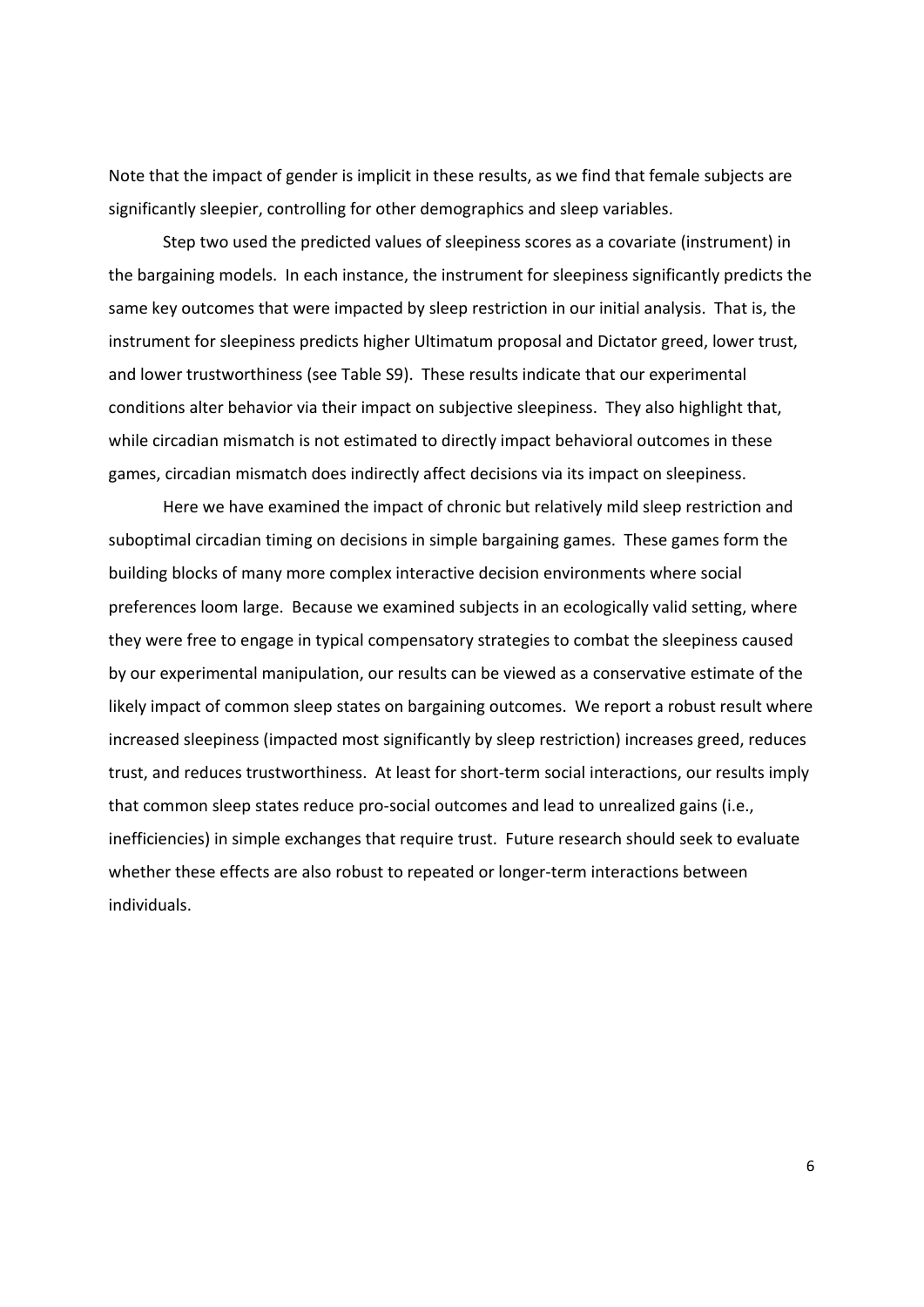Figure 1: Forecast derived from Table S5 (Supp. Info), for Session 2 level (i.e., Session#3 Dummy=0). Levels of all variables estimated as statistically insignificant set to zero. Figure shown over range of value of *Personal SD* observed in sample of compliant treatment subjects. Results show that when ultimatum proposers are more chronically (partially) sleep restricted, they demand more (offer less) of the \$10 pie. Note: ultimatum second movers were not estimated to change their minimum acceptable offers due to sleep restriction.



**Figure 2:** Forecast derived from Table S6 (Supp. Info), for Session 2 level (i.e., Session#3 Dummy=0). Levels of all variables estimated as statistically insignificant set to zero. Figure shown over range of value of *Personal SD* observed in sample of compliant treatment subjects. Results show that when dictators are more chronically (partially) sleep restricted, they demand more (offer less) of the \$10 pie.

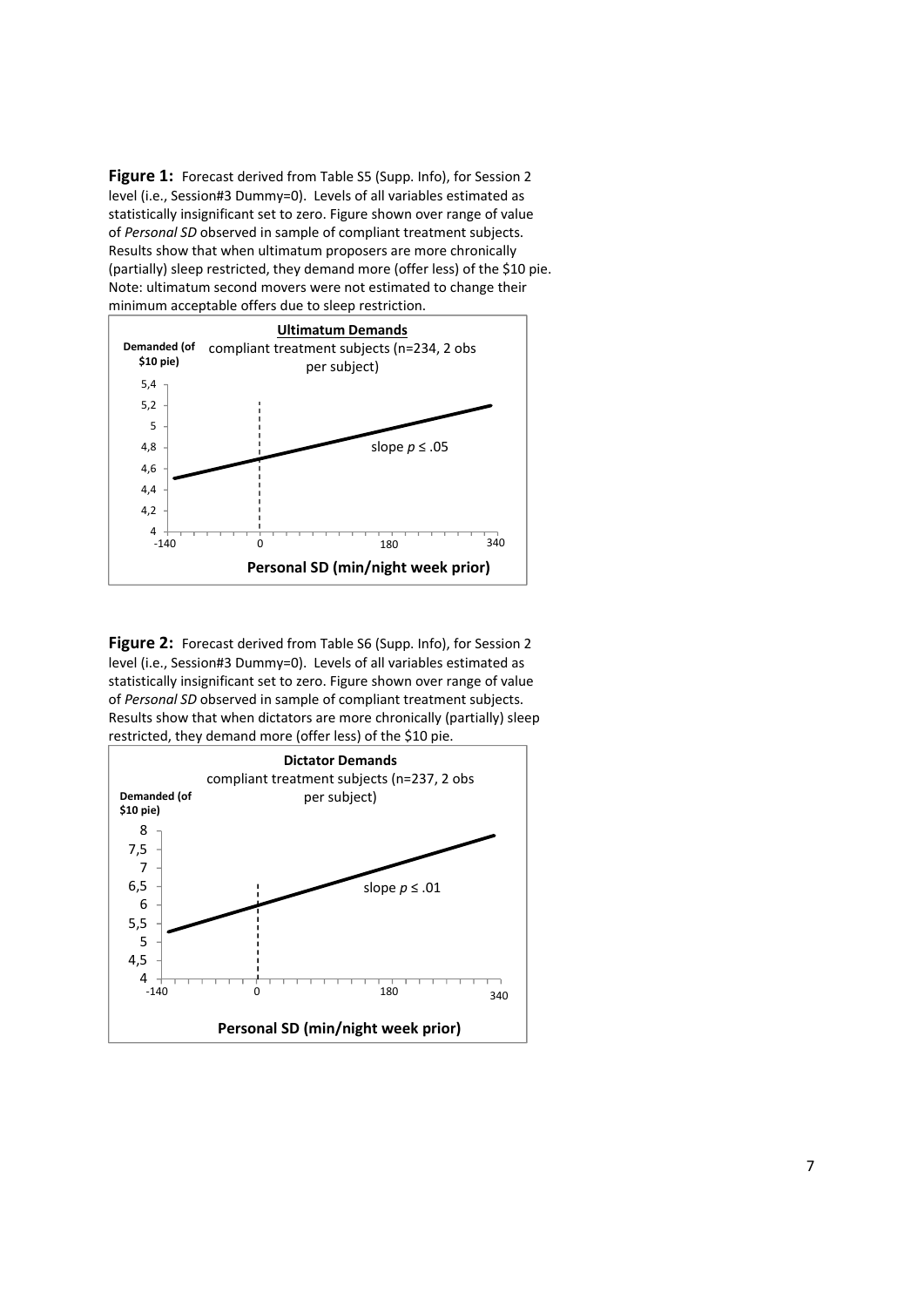**Figure 3:** Forecast derived from Table S7 (Supp. Info), for Session 2 level (i.e., Session#3 Dummy=0). Levels of all variables estimated as statistically insignificant set to zero. Figure shown over range of value of *Personal SD* observed in sample of compliant treatment subjects. Results show that when subjects are more chronically (partially) sleep restricted, they trust less of the \$10 pie. Non‐human trust line shows the predicted level of trust (i.e., amount sent to  $2^{nd}$ -mover) when  $2^{nd}$ -mover is known to be an automatic pass‐back algorithm as opposed to another subject in the experiment group. Trusted amounts in that version of the game are not significantly affected by *Personal SD*.



**Figure 4:** Forecast derived from Table S8, column 2 (Supp. Info) for Session 2 level (i.e., Session#3 Dummy=0). Levels of all variables estimated as statistically insignificant set to zero. Figure shown over range of value of *Personal SD* observed in sample of compliant treatment subjects. Results show that when subjects are more chronically (partially) sleep restricted, they return an average % of the pie that is lower (across all potential amounts the  $1<sup>st</sup>$ -mover may trust to the 2<sup>nd</sup>-mover.

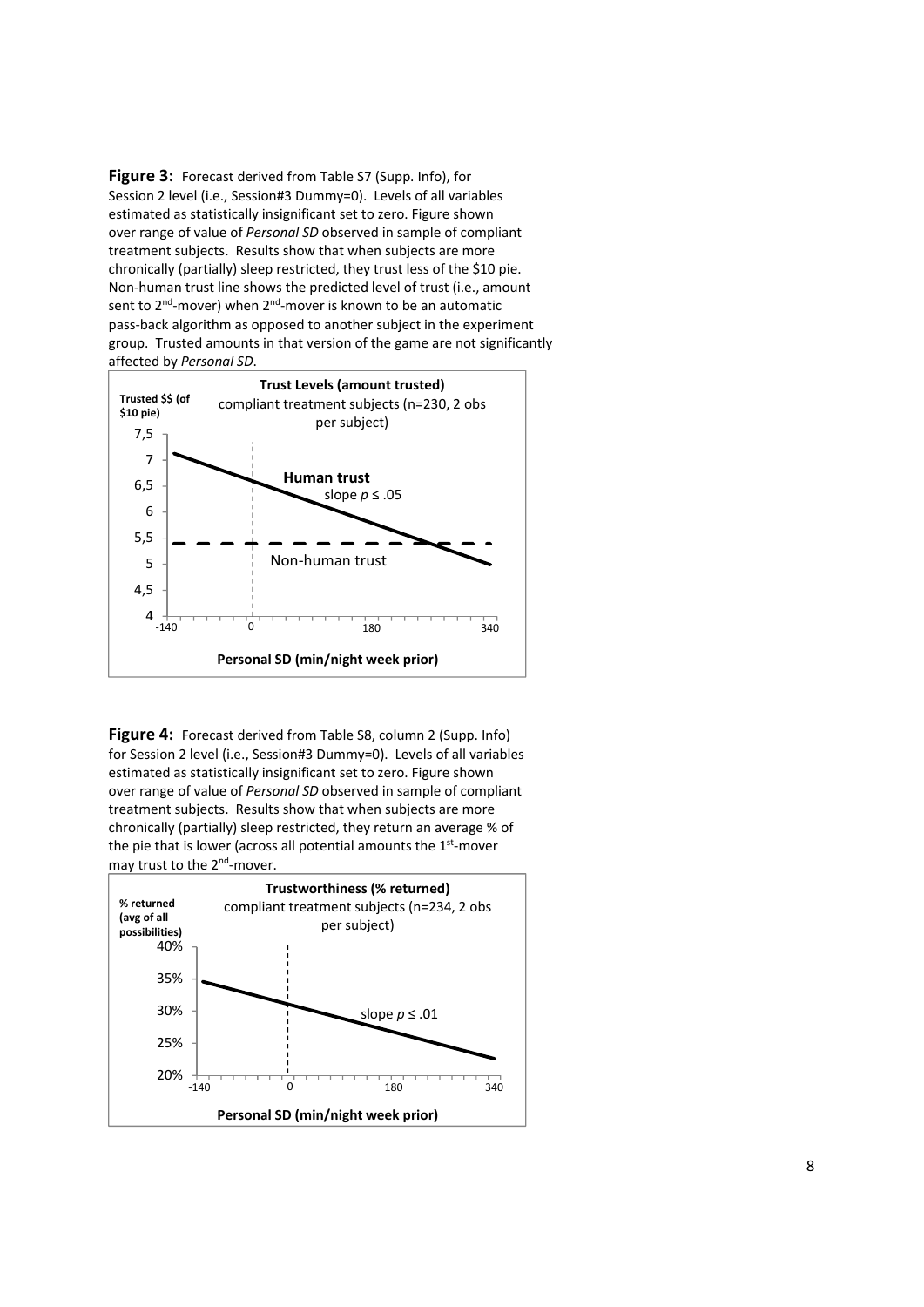#### **REFERENCES**

- 1. Anderson, C. & Dickinson, D. L. Bargaining and Trust: The Effects of 36hr Sleep Deprivation on Socially Interactive Decisions. *Journal of Sleep Research*, **19**, 54‐63 (2010).
- 2. Ferrara, M., Bottasso, A., Tempesta, D., Carrieri, M., De Gennaro, L., & Ponti, G. 2015. Gender differences in sleep deprivation effects on risk and inequality aversion: Evidence from an economic experiment. *PLoS ONE*, **10(3)**, e0120029.
- 3. Rilling, J. K. & Sanfey, A. G. The neuroscience of social decision‐making. *Annu. Rev. Psychol* **62,** 23‐48 (2011).
- 4. Krajbich, I., Adolphs, R., Tranel, D., Denburg, N. L., & Camerer, C. F. Economic games quantify diminished sense of guilt in patients with damage to the prefrontal cortex. *J. Neurosci* **29**, 2188‐2192 (2009).
- 5. Chee, M. W., & Chuah, L. Y. Functional neuroimaging insights into how sleep and sleep deprivation affect memory and cognition. *Curr. Opin. Neurol.* **21,** 417‐423 (2008).
- 6. Fehr, E. & Camerer, C. Social neuroeconomics: the neural circuitry of social preferences. *Trends in Cogn Sci* **11(10)**, 419‐427 (2007).
- 7. Rand, D. G., Greene, J. D., & Nowak, M. A. Spontaneous giving and calculated greed. *Nature* **489**, 427‐430 (2012).
- 8. Verkoeijen, P. P. J. L. & Bouwmeester, S. Does intuition cause cooperation? *PLOS ONE* **9(5)**, e96654 (2014).
- 9. Tinghög, G., Andersson, D., Bonn, C, Böttiger, H, Josephson, C. et al. Intuition and cooperation reconsidered. *Nature* **498**, E1‐E2 (2013).
- 10. Krajbich, I., Bjӧrn, B., Hare, T. & Fehr, E. Rethinking fast and slow based on a critique of reaction‐time reverse inference. *Nat Commun* **6,** 7455 (2015).
- 11. Horn, J. A. Human sleep, sleep loss and behavior. Implications for the prefrontal cortex and psychiatric behavior. *Br. J. Psychiatry* **162**, 413‐419 (1993).
- 12. Yoo, S.‐S., Guhar, N., Hu, P., Jolesz, F. A., & Wlaker, M. P. The human emotional brain without sleep—a prefrontal amygdale disconnect. *Curr. Biol.* **17,** 877‐878 (2007).
- 13. McElroy, T. & Dickinson, D. L. Thoughtful days and valenced nights: How much will you think about the problem? *Judgment and Decision Making***, 5(7)**, 516‐523 (2010).
- 14. Dickinson, D. L, & McElroy, T. Rationality Around the Clock: Sleep and Time‐of‐Day Effects on Guessing Game Responses. *Economics Letters*, **108(2)**, 245‐248 (2010).
- 15. Adan A, Almiral H (1991) Horne and Ostberg morningness‐eveningness questionnaire: A reduced scale. *Pers Individ Dif* 12(3): 241‐253.
- 16. Åkerstedt, T. & Gillberg, M. Subjective and objective sleepiness in the active individual. *Int J Neurosci*, **52**(1‐2), 29‐37 (1990).
- 17. Kaida K., Takahashi, M., Åkerstedt, .T, Nakata, A., Otsuka, Y. , Haratani, T. & Fukasawa, K. Validation of the Karolinska sleepiness scale against performance and EEG variables. *Clinical Neurophysiology* **, 117**, 1574‐1581 (2006).
- 18. Van Dongen, H. P. A. & Dinges, D. F. Investigating the interaction between the homeostatic and circadian processes of sleep‐wake regulation for the prediction of waking neurobehavioural performance. *Journal of Sleep Research*, **12**, 181‐187 (2003).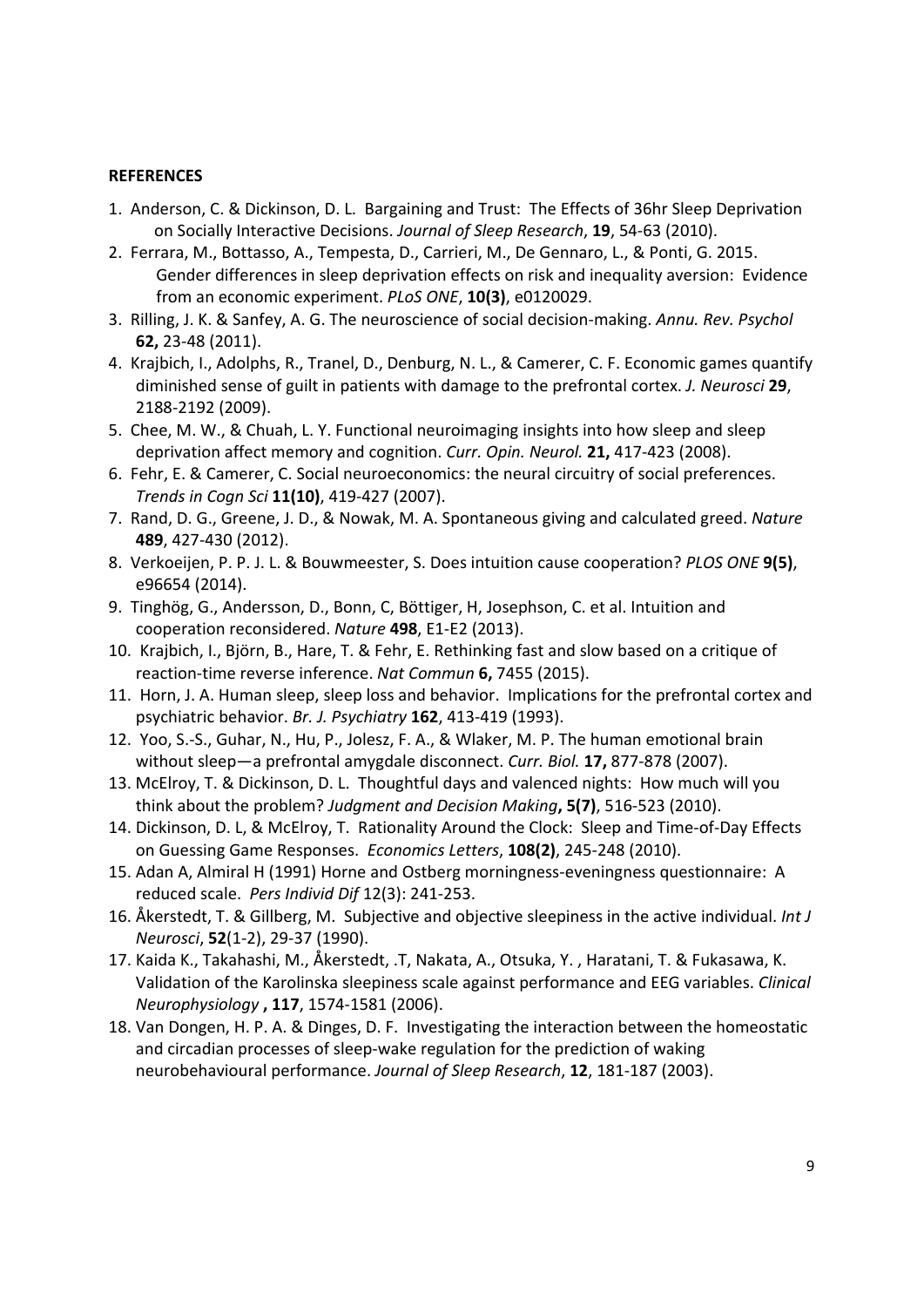- 19. Burke, T. M., Scheer, F. A. J. L., Ronda, J. M., Czeisler, C. A. & Wright, K. P. Sleep inertia, sleep homeostatic and circadian influences on higher‐order cognitive functions. *Journal of Sleep Research*, **24**, 364‐371 (2015).
- 20. Coricelli, G., & Nagel, R. Neural correlates of depth of strategic reasoning in medial prefrontal cortex. *Proceeding of the National Academy of Sciences*, **106**, 9163‐9168 (2009).
- 21. Dickinson, D. L., & McElroy, T. Circadian effects on strategic reasoning. *Experimental Economics,* **15(3)**, 444‐459 (2012).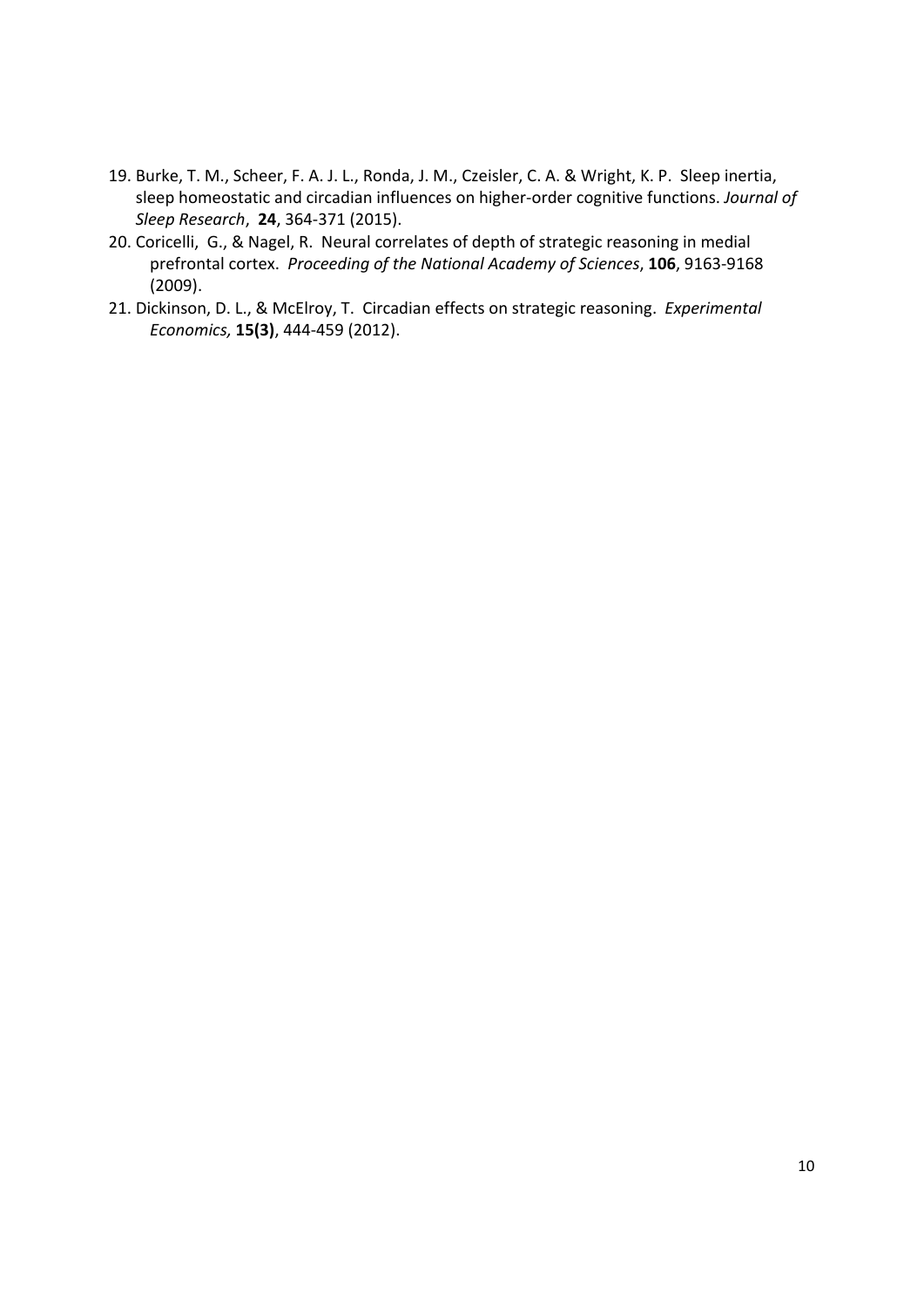#### **SUPPLEMENTARY MATERIALS**

1. Methods and Materials 2. Sample Information 3. Statistical Analysis

#### **1. METHODS AND MATERIALS**

#### **Sleep Data Acquisition**

Actigraphy data acquisition (Actiwatch Spectrum Plus devices; Philips Respironics) was at 30‐second time epochs. Each epoch is initially scored as "sleep" or "wake" with manufacturer's software. Rest period start/end times are then adjusted manually, if necessary, using subject-entered actigraph event markers and with the input of complementary sleep diaries. All manual scoring is conducted using validated scoring protocols (*22*).

The devices use an MEMS type accelerometer and sample data at 32 Hz. Devices are waterproof at 1m for 30 minutes and so subjects were instructed to wear them 24 hr a day during the 3-week protocol, except for the exceptional removal to avoid device damage (e.g., contact sports, working with chemicals, etc). Battery life at 30‐second data sampling epochs is over 30 days and so subjects had no concerns with battery life or device recharge.

#### **Circadian Match/Mismatch Protocol: Details**

We first administered a large-scale online survey meant to provide information on subject sleep habits. Over several waves of the online survey we generated several thousand responses to our survey (mostly student responses). The first page of the survey was a consent page requiring consent to continue. In addition to asking for basic demographic information, the survey administered a set of validated screener questions for anxiety and depression. Subjects at risk of major depressive or anxiety disorder were not recruited for our study, given the correlation between these conditions and sleep disturbance. Importantly, within the online survey we also included a validated measure of their diurnal preference, which is assessed in the survey using the short form of the morningness-eveningness questionnaire, henceforth rMEQ (*15*). The rMEQ classifies individuals on a scale of 4‐25, with morning‐types having rMEQ score from 18‐25 and evening‐types having rMEQ score from 4‐11. While this diurnal preference measure is based on self‐reports of the subjects, it has been validated against physiological data on oral temperatures (*23*) and is a standard tool in circadian research.

From our database, we recruit morning‐types and evening‐types, who we had randomly assigned, ex ante, to participate in either a morning (7:30 a.m.) or an evening (10:00 p.m.) experiment session. This resulted in approximately half of our sample being circadian matched (mismatched) for the risky choice experiment.<sup>1</sup> Table S1 shows how the circadian manipulation distributed subjects across our experimental design cells.

 $1$  Due to the rarity of true morning-type subjects—less than 10% in young adult populations are morning-types (*24*)—we extend our rMEQ cutoff to include rMEQ scores of 16 and 17. To compensate, we only recruit the more extreme (and still abundant) evening-type subjects with rMEQ scores from 4-9. In this way, our sample is still drawn from the tails of the rMEQ distribution and eliminates the same amount of support from the non‐tail portion of the rMEQ distribution compared to if we had used the traditional morning-type cutoff (rMEQ=18) but included non‐extreme evening types (rMEQ=10‐11) in our sample.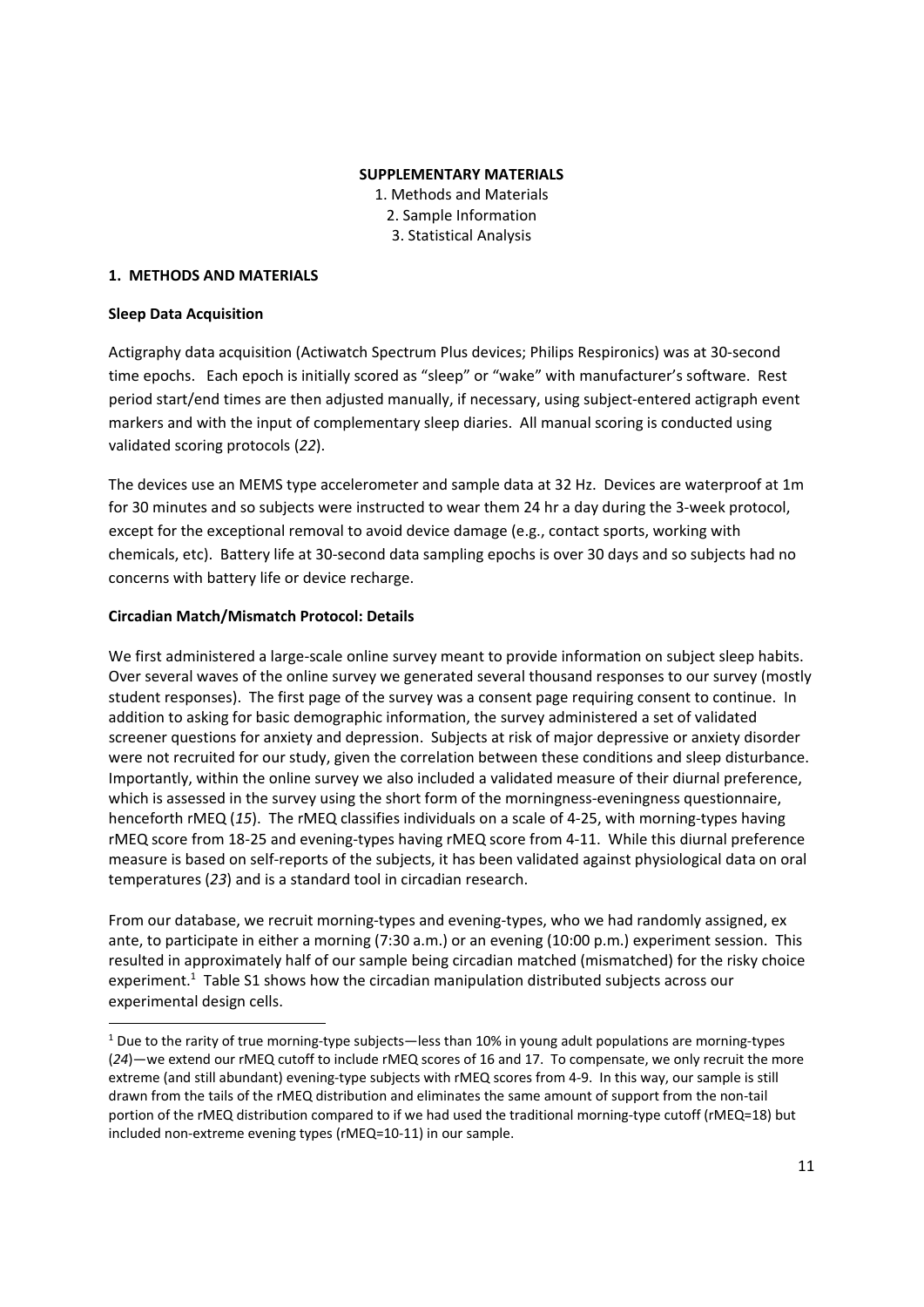#### **Simple Bargaining: Ultimatum, Trust, Dictator games**

We administer the classic versions of these games using a \$10 starting sum. Note that for the Trust game we do not endow the responder with any money (and so, a subject attempting to equalize firstmover/second‐mover earnings will send back a different amount than if the same endowed both first and second‐mover with \$10).

The games are administered via the strategy method whereby all subjects made decisions in the role of both first-mover and second-mover prior to knowing to which role he/she was randomly assigned. Only after all decisions were made do we make random role assignments (first- or second-mover), randomly assign subjects to an anonymous counterpart in the same session, and then randomly select one of the games to count for payoff during that decision session. Outcomes in this game were only revealed at the end of the decision session, when payoff for these and other decision tasks were given out in cash.

|                     | <b>Morning Session</b>                               | <b>Evening Session</b> |  |  |  |
|---------------------|------------------------------------------------------|------------------------|--|--|--|
| Morning-type        | 34 (30)                                              | 38(28)                 |  |  |  |
| <b>Evening-type</b> | 39 (30)                                              | 38 (31)                |  |  |  |
|                     | Sample size $= 149$ subjects                         |                        |  |  |  |
|                     | Matched obs = 76, Mismatched obs = 73                |                        |  |  |  |
|                     | (compliant & sleep data intact shown in parenthesis) |                        |  |  |  |
|                     |                                                      |                        |  |  |  |

**Table S1** Sample Size Per Design Cell (treatment subjects)

**Note:** Circadian mismatches cells shaded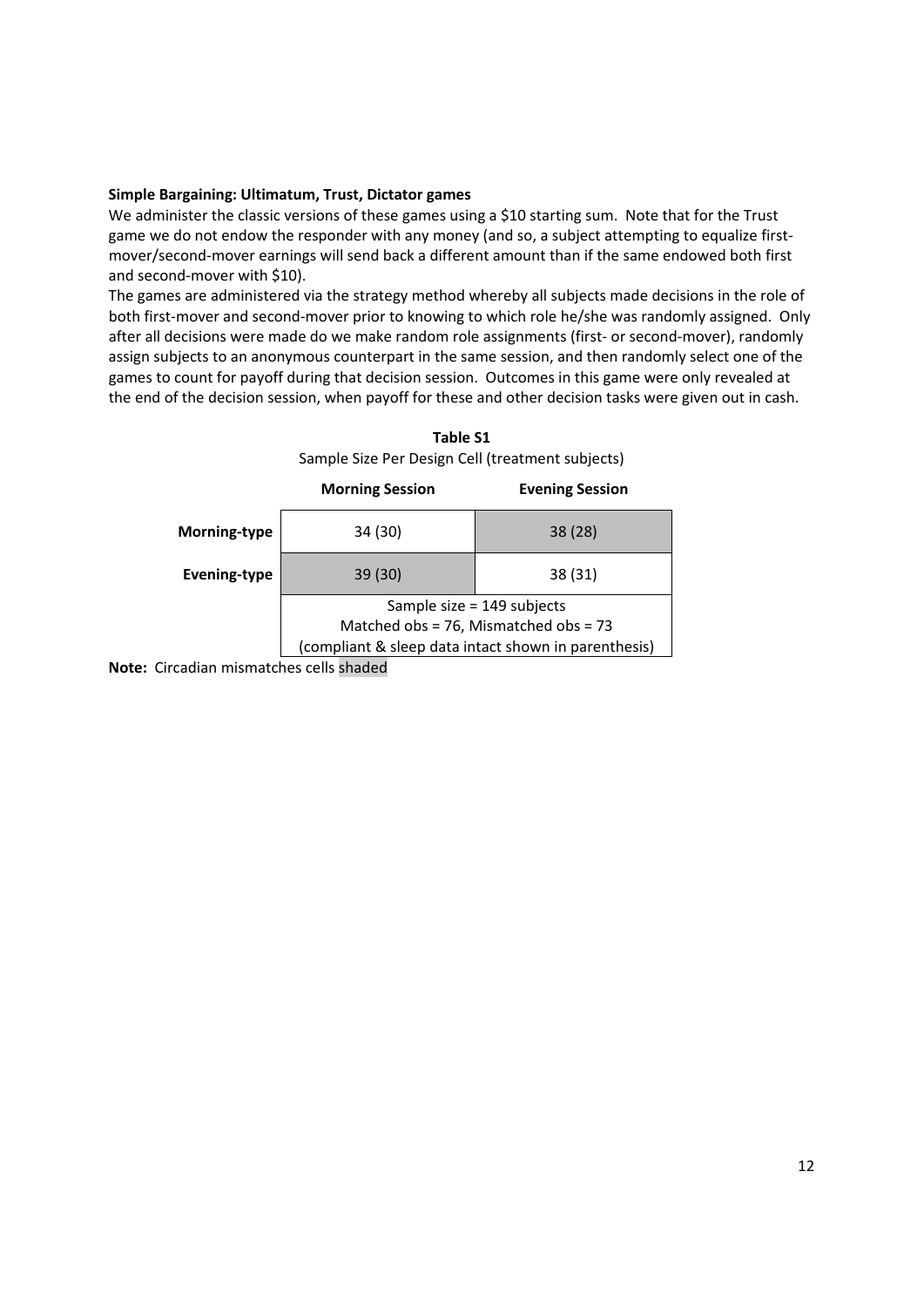#### **2. SAMPLE INFORMATION**

#### **Attrition and Sample Selection**

Recruited subjects in this study are categorizes as either completing the study, or failing to complete the study. Among those failing to complete the study, some dropped out at some point during the 3 week protocol, while others had signed up but failed to show up for Session #1. Below, we show results of estimating the likelihood of completing the study among recruited subjects as a function of demographics and sleep‐related controls. Note that, though *Anxiety* and *Depression* screener scores are included as covariates, subjects that scored above standard cutoffs for significant risk of major depressive or anxiety disorder were not recruited for the study. The only covariates that predict finishing the study are *Depression* and *Anxiety*, and so we include these in our main outcomes models to remove any effect of these variables, via selection into the final sample, on task outcome variables.

| $R$ Nativity is the contract of the contract of $\alpha$ is the contract of $\alpha$ in $\beta$ in $\beta$ is the contract of $\alpha$ |                                |                                        |  |  |  |
|----------------------------------------------------------------------------------------------------------------------------------------|--------------------------------|----------------------------------------|--|--|--|
|                                                                                                                                        | Model 1                        | <b>Model 2</b>                         |  |  |  |
|                                                                                                                                        | <b>All Recruited Treatment</b> | <b>Conditioned on Subjects Showing</b> |  |  |  |
| Variable                                                                                                                               | Subjects (n=220)               | up Day 1 (n=188)                       |  |  |  |
| Constant                                                                                                                               | 1.130 (.980)                   | .900(1.12)                             |  |  |  |
| SD Week First (=1)                                                                                                                     | $-.162(.183)$                  | $-.065(.222)$                          |  |  |  |
| Age                                                                                                                                    | $-.021(.025)$                  | $-.032(.028)$                          |  |  |  |
| Female $(=1)$                                                                                                                          | .038(.186)                     | $-.174(.235)$                          |  |  |  |
| Optimal Sleep level (self-report)                                                                                                      | $-.055(.092)$                  | .049(.108)                             |  |  |  |
| Depression                                                                                                                             | $-.206(.121)*$                 | $-.271(.149)*$                         |  |  |  |
| Anxiety                                                                                                                                | .053(.041)                     | $.128(.051)$ **                        |  |  |  |
| Epworth Sleepiness                                                                                                                     | .010(.028)                     | $-.009(.033)$                          |  |  |  |
| Nonstudent subject (=1)                                                                                                                | .099(.431)                     | .236(.518)                             |  |  |  |
| MEQ score                                                                                                                              | .018(.018)                     | .014(.022)                             |  |  |  |
| Minority Subject (=1)                                                                                                                  | $-.131(.359)$                  | $-.054(.450)$                          |  |  |  |
| LR chi-squared test of model                                                                                                           | 6.67                           | 9.35                                   |  |  |  |

**Table S2:** Determinants of Protocol Completion Random effects Probit estimations: Dependent Variable*= FINISHED (0,1))*

Notes: All recruited Control Subjects showed up and finished the protocol and are not included in the above estimations.

#### **Determination of Subject Compliance**

While subjects were asked to comply with a 5-6 hr/night (SR) and 8-9 hr/night (WR) schedule during the treatment weeks, attempted sleep does not necessarily translate into actual objectively verified sleep. Figure S1 below shows the distribution of average within-subject difference in nightly sleep between the SR and WR weeks (as determined by actigraphy data and validated scoring protocol using complementary sleep diaries) for control versus treatment subjects). The SR and WR weeks were counterbalanced in order across subject groups. All 145 treatment subjects for which we have complete actigraphy data are included in the treatment subjects distribution in Fig. S1. As expected, control subjects who were asked to comply with a WR schedule both week #1 and week #3 of the protocol show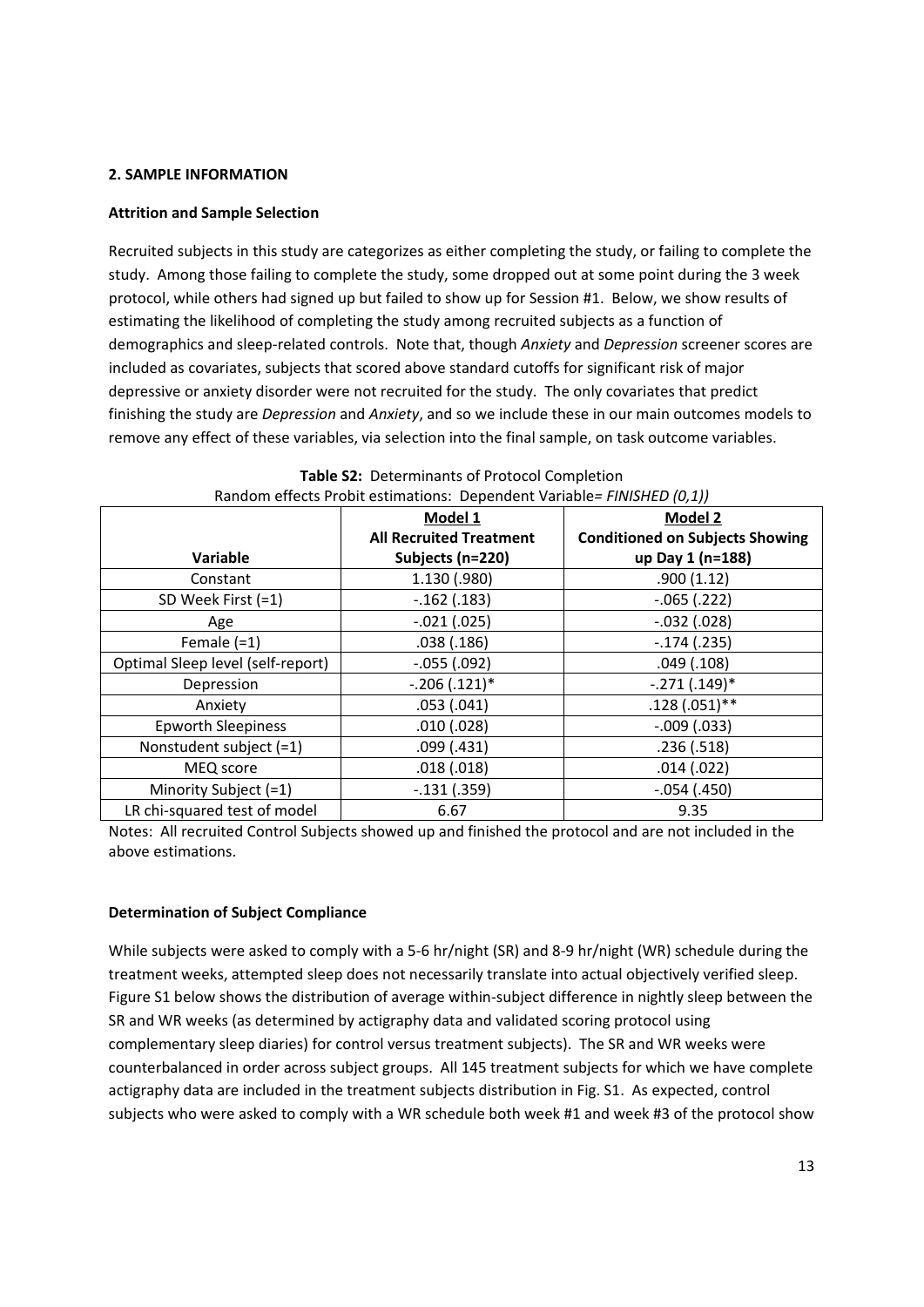no statistically difference in average nightly sleep between weeks #1 and #3. Treatment subjects slept approximately an hour and a half less each night of the week prior to decision making, though there is heterogeneity across subjects as to the degree or compliance (i.e., the within-subject sleep difference). Importantly, Fig. S1 shows that our chosen cutoff for compliance of WR‐SR sleep difference of at least 60 minutes per night is adequate to be confident that such subjects were not behaving as control subjects (see overlap point of distributions). Fig. S1 also highlights the importance of including the richness of the nightly sleep the week prior to decision making as an independent variable in our analysis, as opposed to merely coding a categorical 0/1 variable for indicating the sleep restriction week (although we do such analysis as well in confirming the robustness of our results).



**Figure S1:** Sleep difference distributions (control vs. treatment subjects)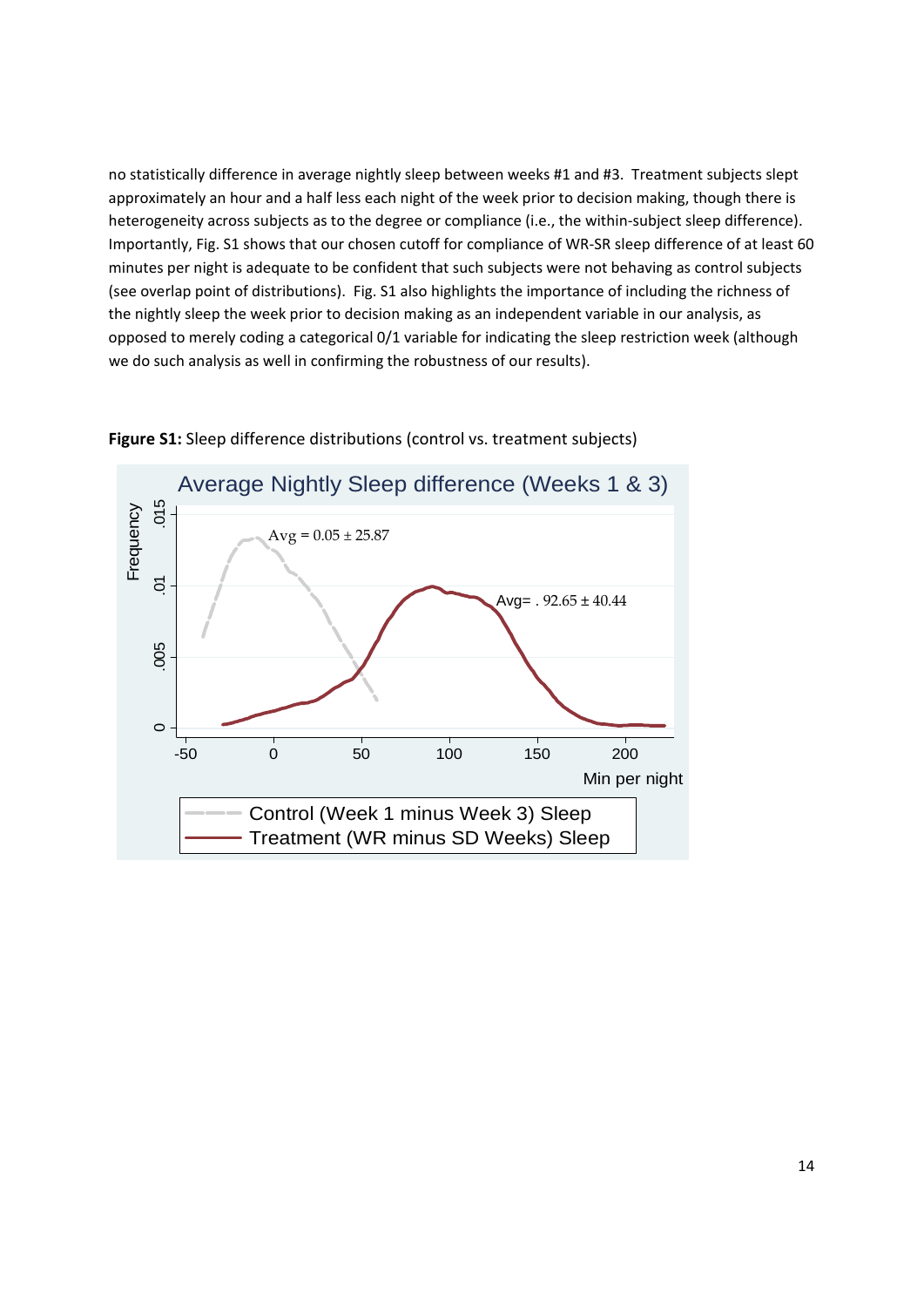#### **Sleepiness (self‐report) manipulation check—conditional analysis**

Simple unconditional means tests show an increase in self‐reported sleepiness for the sleep‐restricted week compared to the well-rested week (z=4.196, p<.01: signed rank tests). A similar test finds an insignificant impact on self‐reported sleepiness due to the circadian mismatch manipulation (*p*>.10). However, such tests do not account for repeat observations per subjects and other variables' impact on sleepiness. The table below shows the impact of sleep restriction (i.e., *Personal SD*), circadian mismatch, and other subject‐specific and session control variables on the average Karolinska sleepiness score for a given subject during a given session (pre- and post-task Karolinska scores are averaged into one score).

Random effects GLS regression (for full compliant treatment sample, n=119 subjects, 236 obs) Dependent Variable*= Self Report Karolinska Sleepiness Score (1‐9)* **Variable Model 1 Model 2** Constant 1.1061 (.3997)\*\*\* 1.5.6714 (.7246)\*\*\* Age  $\left| \begin{array}{ccc} & - & - & - \ \end{array} \right|$  .0473 (.0264)\* Female (=1)  $\qquad \qquad \qquad$   $\qquad \qquad$   $\qquad \qquad$   $\qquad \qquad$  .8689 (.2305)\*\*\* Session3 (=1) ‐.383 (.2240)\* ‐.3776 (.2168)\* Depression ‐‐‐ ‐.2795 (.1518)\* Anxiety **19. Interval 12.00418 (.0508)** Personal SD .0103 (.0014)\*\*\* .0105 (.0014)\*\*\* Morning Session (=1) ‐.6182 (.2268)\*\*\* ‐.6573 (.2221)\*\*\* MEQ score .0426 (.0210)\*\* .00887 (.0219) Circadian Mismatched (=1) .6830 (.2289)\*\*\* .8555 (.2221)\*\*\*

#### **Table S3:** Determinants of Sleepiness

Notes: Key results are robust to defining a dummy variable *Sleep Restricted* =1 for the sleep restricted decision session. In this case, the dummy variable *SR* is statistically significant (p<.01) and positive with coefficient of 2.0608, which is about 3 times the magnitude of the significant (p<.01) and positive coefficient on *Circadian Mismatched* of .6248 in that specification. Results are also robust to the use of objective nightly sleep the week prior to the decision session to measure sleep restriction (rather than *Personal SD*)

Wald chi-squared test of model **67.78\*\*\*** 96.43\*\*\*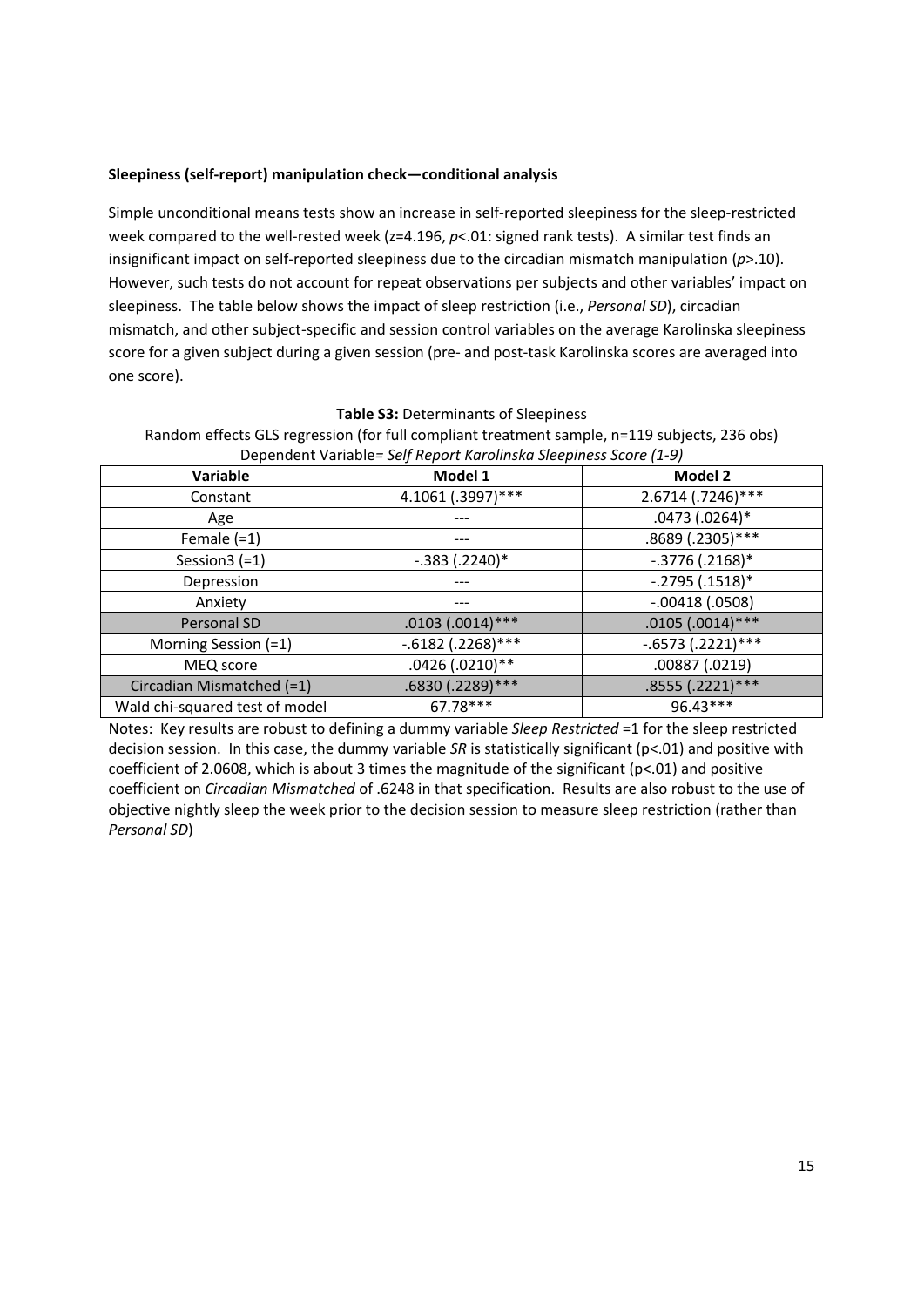

**Figure S2:** Self‐Report Mood Ratings on n=80 subject subset of data.

For the subset of subjects administered the PANAS affective scale instrument, the random Effects estimation results document a significant negative impact of reduced sleep the prior week on irritability, attentiveness, and alertness.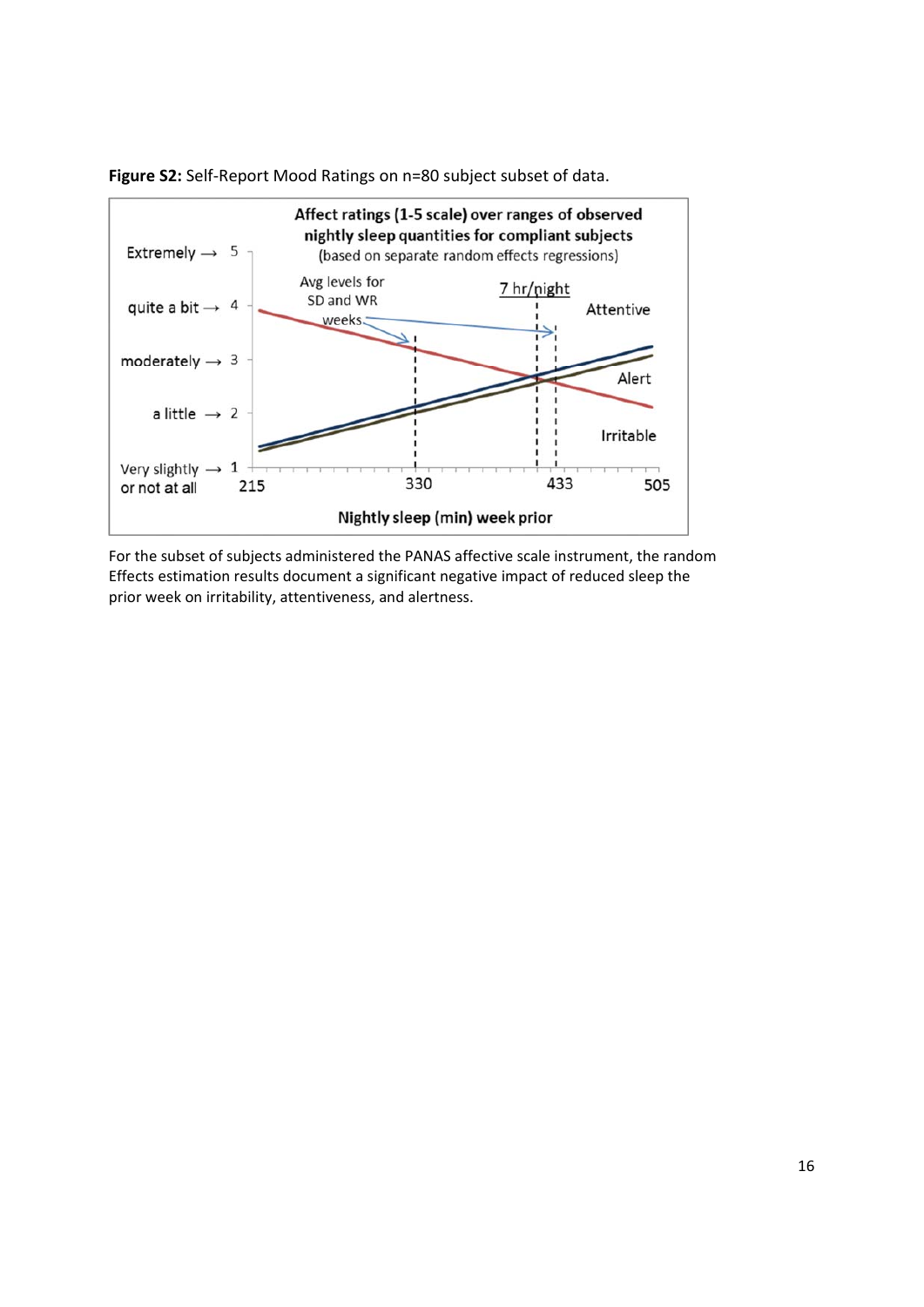#### **3. STATISTICAL ANALYSIS**

#### **Full Estimations of Key Outcome Models**

**Table S4:** Key Outcome Estimations with categorical variables only for experimental manipulation (along with controls for morningness/eveningness preference, session time-of-day, and session number)

| Random effects GLS regressions                                    |             |                  |                 |              |                     |                         |  |
|-------------------------------------------------------------------|-------------|------------------|-----------------|--------------|---------------------|-------------------------|--|
| Standard errors clustered on subject (2 observations per subject) |             |                  |                 |              |                     |                         |  |
|                                                                   |             |                  |                 |              |                     |                         |  |
|                                                                   |             |                  |                 | <b>Trust</b> | <b>Trust</b>        |                         |  |
|                                                                   | Ultimatum   | <b>Ultimatum</b> | <b>Dictator</b> | person       | <b>Distribution</b> | Trust-                  |  |
| <b>Variable</b>                                                   | \$\$ Kept   | <b>MAO</b>       | \$\$ Kept       | \$\$ kept    | \$\$ kept           | worthiness <sup>^</sup> |  |
| $SR (=1)$                                                         | .084        | $-.019$          | .491            | .476         | .076                | $-.017$                 |  |
|                                                                   | (.088)      | (.131)           | (.199)**        | (.248)*      | (.249)              | (.013)                  |  |
| $MM(=1)$                                                          | $-.077$     | .234             | .217            | .119         | $-.521$             | $-.001$                 |  |
|                                                                   | (.170)      | (.300)           | (.333)          | (.363)       | (.396)              | (.024)                  |  |
| <b>Morning Session</b>                                            | $-.079$     | .362             | $-.284$         | $-.273$      | .288                | .003                    |  |
| (=1)                                                              | (.169)      | (.300)           | (.333)          | (.363)       | (.396)              | (.024)                  |  |
| MEQ score                                                         | $-.0007$    | $-.012$          | .016            | .053         | .024                | $-.001$                 |  |
| (higher=MT)                                                       | (.015)      | (.027)           | (.030)          | (.033)       | (.036)              | (.002)                  |  |
|                                                                   | .175        | $-.590$          | .704            | .622         | .014                | $-.037$                 |  |
| Session #3 $(=1)$                                                 | $(.088)$ ** | $(.131)$ ***     | $(.199)$ ***    | $(.248)$ **  | (.249)              | $(.013)$ ***            |  |
|                                                                   | 5.500       | 2.044            | 6.006           | 3.898        | 5.182               | .303                    |  |
| <b>Constant Term</b>                                              | $(.245)***$ | (.429)***        | $(.488)***$     | $(.537)$ *** | $(.583)***$         | $(.035)$ ***            |  |
| N                                                                 | 234         | 236              | 237             | 230          | 236                 | 234                     |  |
| Wald $X^2$                                                        | 5.05        | $22.60***$       | $18.40***$      | $11.91**$    | 2.84                | $9.36*$                 |  |

\*,\*\*, \*\*\* indicate significance at the .10, .05, and .01 levels, respectively, for the 2-tailed test. ^ Estimation of the Trustworthiness model using the alternative dependent variable of returned amounts when 50% or more of pie is trusted shows that the sleep restriction treatment reduced trustworthiness when high levels of trust are at stake ( $\beta$  = -.03,  $p$  <.05).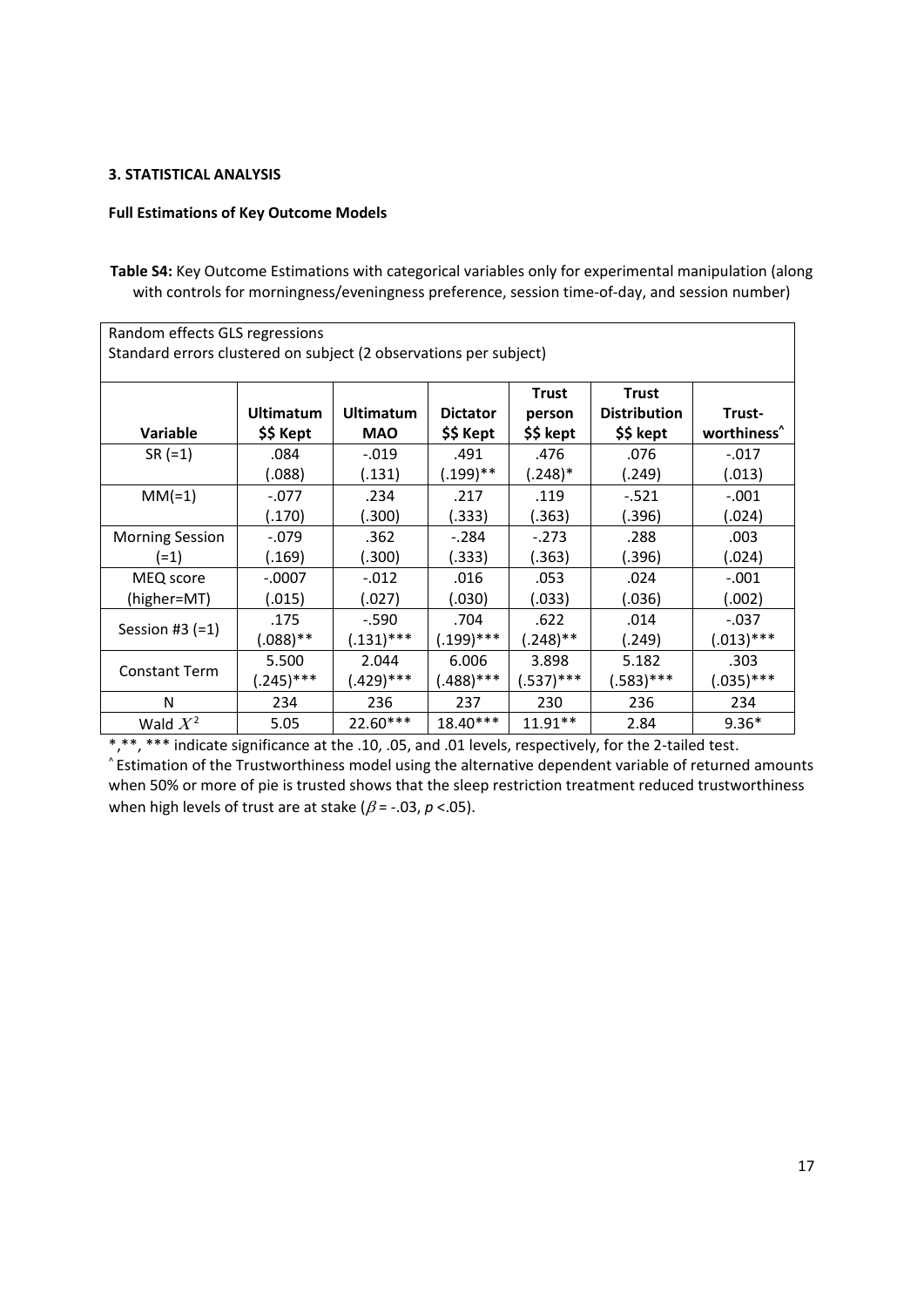#### **Table S5:** Ultimatum Decisions Random effects GLS regression (for full sample) Dependent Variable*= Portion of \$10 pie kept (not offered to 2nd‐mover)*

|                                |                  | <b>Ultimatum Demands</b>        |                  | <b>Minimum Acceptable Offer</b> |  |
|--------------------------------|------------------|---------------------------------|------------------|---------------------------------|--|
|                                | $(n=234$ obs)    |                                 | $(n=236$ obs)    |                                 |  |
|                                | (1)              | (2)                             | (3)              | (4)                             |  |
| <b>Variable</b>                | Coef (st. error) | Coef (st. error)                | Coef (st. error) | Coef (st. error)                |  |
| Constant                       | $5.30(.60)$ ***  | $4.71(.54)***$                  | $4.71(1.01)$ *** | 4.70 (.94) ***                  |  |
| Female $(=1)$                  | .29(.18)         | .27(.18)                        | $-.61(.31)$ **   | $-.62(.31)$ **                  |  |
| Age                            | .02(.02)         | .02(.02)                        | $-.08(.04)$ **   | $-.08(.04)$ **                  |  |
| Depression score               | $-.10(.12)$      | $-.11(.12)$<br>.02(.21)         |                  | .02(.21)                        |  |
| Anxiety score                  | .02(.04)         | .02(.04)<br>.06(.07)            |                  | .06(.07)                        |  |
| Epworth score                  | .01(.03)         | .01(.03)                        | $-.03(.04)$      | $-.03(.04)$                     |  |
| Session #3                     | $.18(.09)$ **    | $-.59(.13)***$<br>$.18(.09)$ ** |                  | $-.59(.13)***$                  |  |
| Morning Session (=1)           | $-.10(.17)$      | $-.10(.17)$                     | .47(.30)         | .47(.30)                        |  |
| <b>Morningness Score</b>       | $-.01(.02)$      | $-.01(.02)$                     | .02(.03)         | .02(.03)                        |  |
| Circadian Mismatched (=1)      | $-.02(.17)$      | .11(.30)<br>.004(.17)           |                  | .11(.30)                        |  |
| Nightly Sleep week prior (min) | $-.001(.001)$    |                                 | $-.00003(.001)$  |                                 |  |
| Personal SD (min/night)        |                  | $.0014(.0007)$ **               |                  | .00001(.001)                    |  |
| Wald chi-squared test (10)     | 9.43             | 12.32                           | 31.68***         | $31.75***$                      |  |

\*,\*\*, \*\*\* indicate significance at the .10, .05, and .01 levels, respectively, for the 2-tailed test

**Table S6:** Dictator Decisions Random effects GLS regression (for full sample) Dependent Variable*= Portion of \$10 pie kept (not offered to 2nd‐mover)*

| <b>Dictator Demands</b>        |                  |                  |  |
|--------------------------------|------------------|------------------|--|
|                                | $(n=237$ obs)    |                  |  |
|                                | (1)              | (2)              |  |
| <b>Variable</b>                | Coef (st. error) | Coef (st. error) |  |
| Constant                       | $8.61(1.22)$ *** | $6.04(5.74)$ *** |  |
| Female $(=1)$                  | .03(.36)         | $-.06(.35)$      |  |
| Age                            | .01(.04)         | .02(.04)         |  |
| Depression score               | .23(.23)         | .18(.23)         |  |
| Anxiety score                  | $-.11(.08)$      | $-.10(.08)$      |  |
| Epworth score                  | $-.06(.05)$      | $-.06(.05)$      |  |
| Session #3                     | $.71(.20)$ ***   | $.72$ (.20)***   |  |
| Morning Session (=1)           | $-.29(.34)$      | $-.31(.33)$      |  |
| <b>Morningness Score</b>       | .01(.03)         | .02(0.03)        |  |
| Circadian Mismatched $(=1)$    | .22(.34)         | .32(.33)         |  |
| Nightly Sleep week prior (min) | $-.004(.002)$ ** |                  |  |
| Personal SD (min/night)        |                  | $.005(.002)$ *** |  |
| Wald chi-squared test (10)     | $23.02***$       | 29.36***         |  |

\*,\*\*, \*\*\* indicate significance at the .10, .05, and .01 levels, respectively, for the 2‐tailed test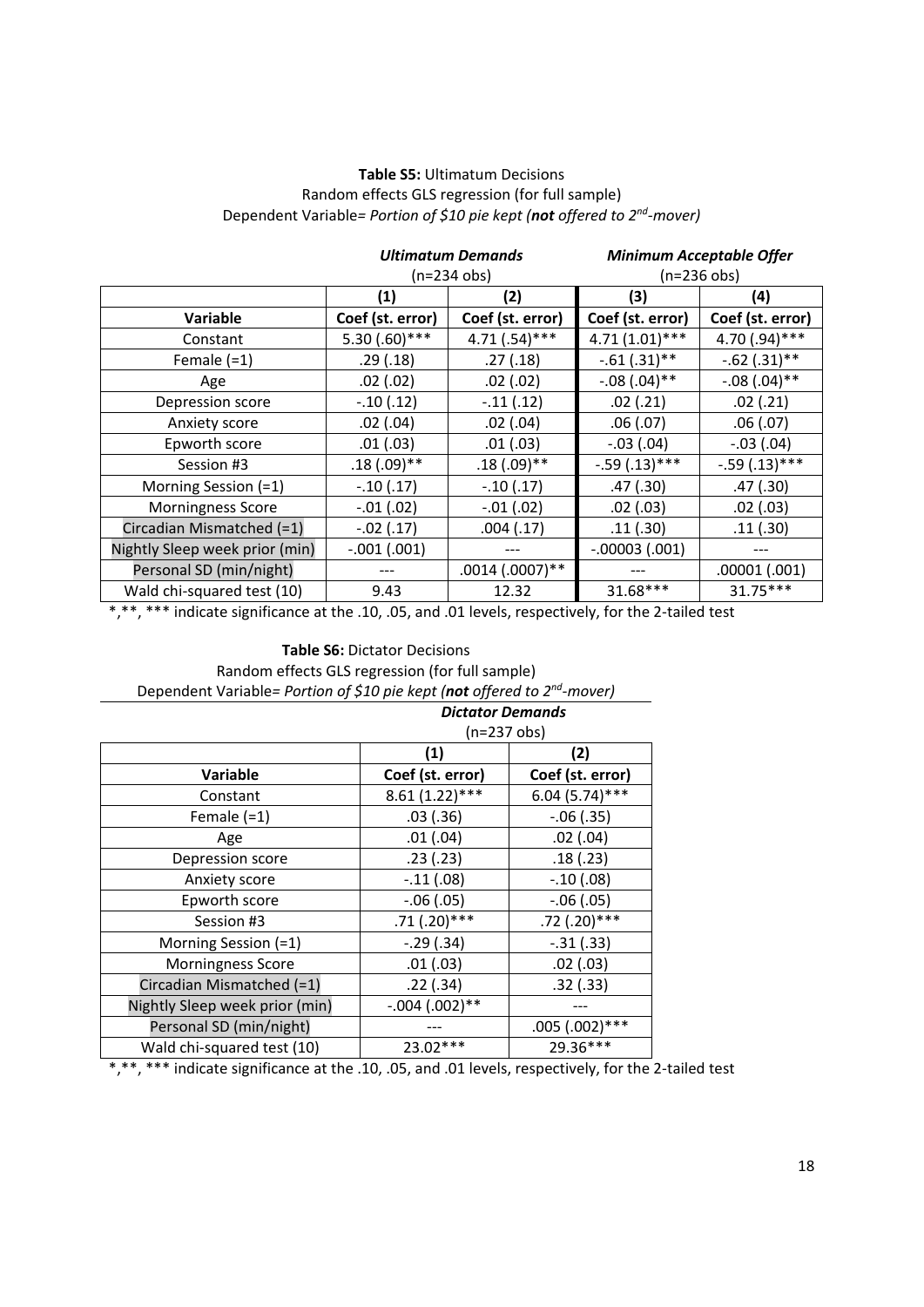#### **Table S7:** Trust Decisions Random effects GLS regression (for full sample) Dependent Variable*= Portion of \$10 pie kept (not trusted to 2nd‐mover)*

|                                |                  | <b>Trust person (Social)</b><br>$(n=230$ obs) |                  | <b>Trust algorithm (Asocial)</b><br>$(n=236$ obs) |  |
|--------------------------------|------------------|-----------------------------------------------|------------------|---------------------------------------------------|--|
|                                | (2)<br>(1)       |                                               | (3)              | (4)                                               |  |
| <b>Variable</b>                | Coef (st. error) | Coef (st. error)                              | Coef (st. error) | Coef (st. error)                                  |  |
| Constant                       | $6.09(1.39)$ *** | $3.49(1.18)$ ***                              | $5.52(1.48)$ *** | $4.60(1.28)$ ***                                  |  |
| Female $(=1)$                  | .33(.40)         | .24(.39)                                      | .47(.43)         | .45(.42)                                          |  |
| Age                            | .01(.04)         | .01(.04)                                      | $-.01(.05)$      | $-.01(.05)$                                       |  |
| Depression score               | .27(.26)         | .39(.28)<br>.23(.26)                          |                  | .36(.28)                                          |  |
| Anxiety score                  | $-.10(.09)$      | $-.09(.09)$                                   | $-.10(.09)$      | $-.09(.09)$                                       |  |
| Epworth score                  | $-.01(.06)$      | $-.01(.06)$                                   | .03(.06)         | .03(.06)                                          |  |
| Session #3                     | $.64$ (.25)***   | $.63$ (.25)**<br>$.02$ (.25)                  |                  | .04(.25)                                          |  |
| Morning Session (=1)           | $-.26(.38)$      | $-.27(.38)$                                   | .32(.41)         | .31(.40)                                          |  |
| <b>Morningness Score</b>       | .06(.04)         | .06(.04)                                      | $.02$ $(.04)$    | .03(0.04)                                         |  |
| Circadian Mismatched (=1)      | .13(.37)         | .21(.37)                                      | $-.52(.40)$      | $-.47(.40)$                                       |  |
| Nightly Sleep week prior (min) | $-.005(.002)$ ** | ---                                           | $-.001(.002)$    | ---                                               |  |
| Personal SD (min/night)        |                  | $.004(.002)$ **                               | $---$            | .003(.002)                                        |  |
| Wald chi-squared test (10)     | 15.44            | 16.07*                                        | 6.91             | 8.58                                              |  |

\*,\*\*, \*\*\* indicate significance at the .10, .05, and .01 levels, respectively, for the 2-tailed test

### **Table S8:** Trustworthiness Decisions

Random effects GLS regression (for full sample)

Dependent Variable*= average % returned (from strategy choice set)* 

|                                | $DV = Avg$           | $DV = Avg$           | $DV = Avg$                |
|--------------------------------|----------------------|----------------------|---------------------------|
| $(n=234$ obs)                  | Trustworthiness over | Trustworthiness over | Trustworthiness for       |
|                                | all amounts trusted  | all amounts trusted  | amounts $\ge$ \$5 trusted |
|                                | (1)                  | (2)                  | (3)                       |
| <b>Variable</b>                | Coef (st. error)     | Coef (st. error)     | Coef (st. error)          |
| Constant                       | $.19(.09)$ **        | $.31(.08)$ ***       | $.45(.09)$ ***            |
| Female $(=1)$                  | $-.01(.03)$          | $-.003(.03)$         | $-.02(.03)$               |
| Age                            | .001(.003)           | .0001(.003)          | $-.001(.003)$             |
| Depression score               | $-.02(.02)$          | $-.02(.02)$          | $-.02(.02)$               |
| Anxiety score                  | .005(.006)           | .005(.006)           | .009(.007)                |
| Epworth score                  | .001(.004)           | .001(.004)           | .001(.004)                |
| Session #3                     | $-.04(.01)$ ***      | $-.04(.01)$ ***      | $-.04(.01)$ ***           |
| Morning Session (=1)           | .001(.03)            | .002(.02)            | .01(.03)                  |
| <b>Morningness Score</b>       | $-.001(.002)$        | $-.002$ $(.002)$     | $-.003(.003)$             |
| Circadian Mismatched (=1)      | .0004 (.02)          | $-.004(.02)$         | $-.02(.03)$               |
| Nightly Sleep week prior (min) | $.0002(.0001)*$      |                      |                           |
| Personal SD (min/night)        |                      | $-.0002(.0001)$ **   | $-.0003(.0001)$ ***       |
| Wald chi-squared test (10)     | 12.84                | 15.60                | $18.24**$                 |

\*,\*\*, \*\*\* indicate significance at the .10, .05, and .01 levels, respectively, for the 2-tailed test Model 3 shows that Personal SD more strongly impacts trustworthiness when a strong initial trust signal is received.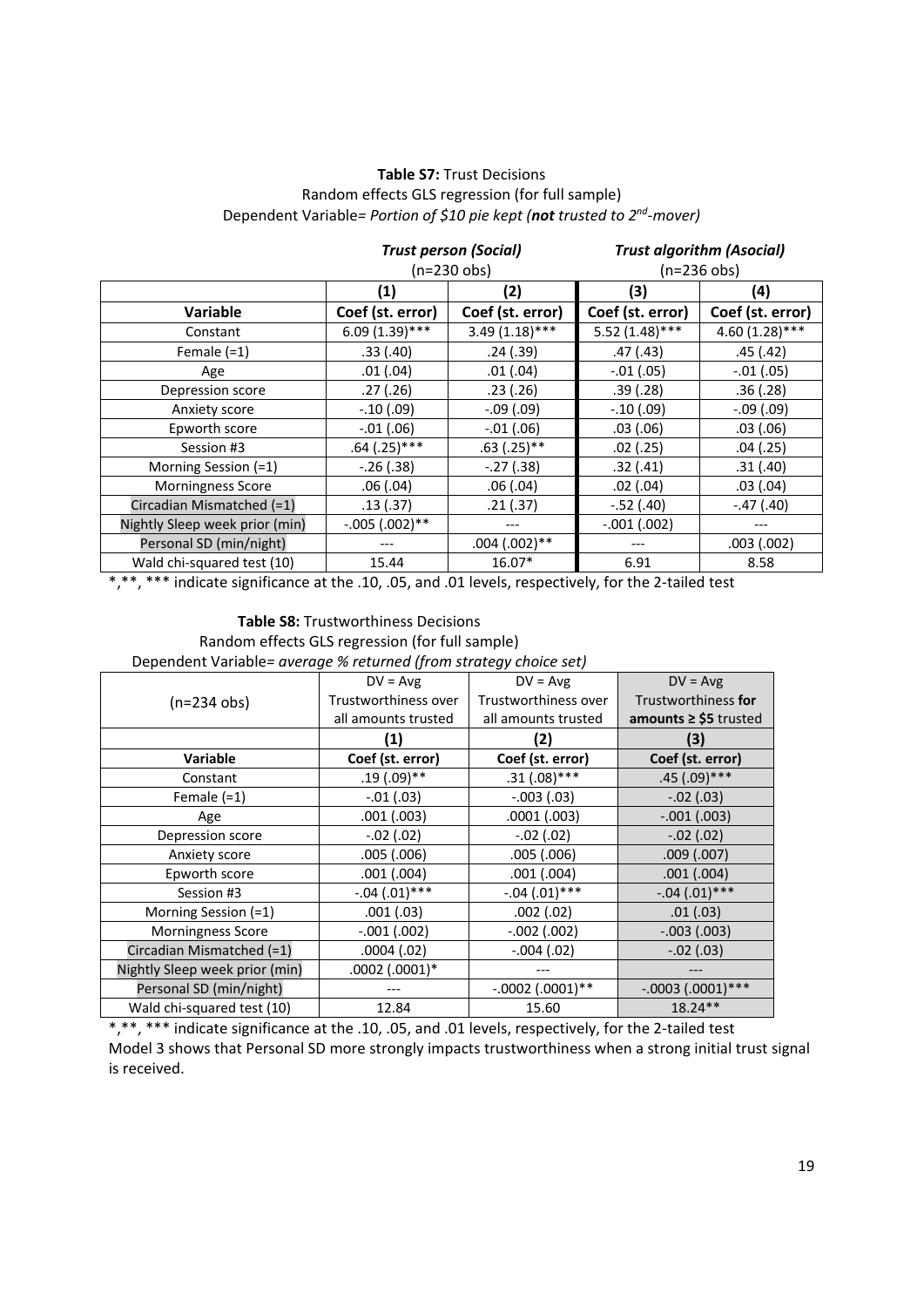

**Figure S4:** Trustworthiness Distributions (by sleep condition)



**Note:** This Fig. 4 does not control for other variables or take into account the repeat-administration nature of the data and is for illustrative purposes only. ROR is the rate-of-return on the first-mover's investment or amount trusted. Because the experimenter triples whatever amount is initially trusted, a one-third trustworthiness level will return back the invested capital to the first-mover. The Payoff Equal amount takes into account that only the first-mover is endowed with the initial \$10 to trust or not. For example, if all \$10 is trusted, then the second-mover possess \$30 (and the first mover possesses zero). The second-mover will have to send back 50% to guarantee equal payoffs of \$15 for each.

**Table S5‐S9 Note:** Results in Tables S5‐S9 are also robust to the exclusion of extreme sleeper subjects who were personally sleep deprived > 2.5 hours (SR condition) or < 1/2 hour (WR condition). Standard errors increase slightly, though key results are still statistically significant at *p* <.10 or better. The magnitude of the estimated effects from removing the more extreme sleepers, not surprisingly, is slightly reduced.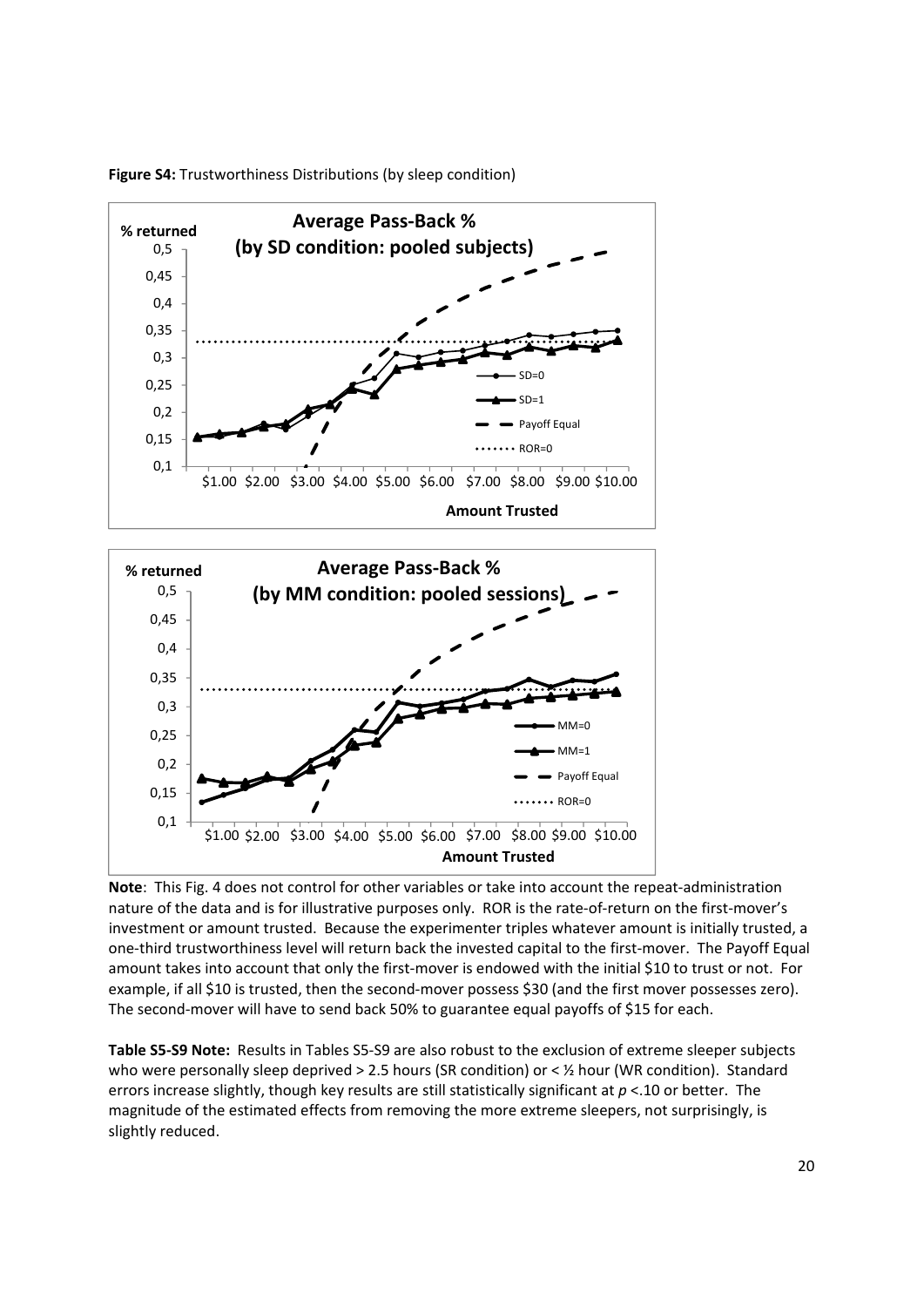**Table S9:** Instrumental Variables Estimation to examine sleepiness mediating effects.

#### **Instrumental Variables 2SLS Regression of Behavioral Outcomes (Karolinska sleepiness scores, or KSleepy, is instrumented)**

**First Stage Regression:** KSleepy instrumented in first stage regression with *Session#3*(‐)*, Female*(+)*, Age*(+)*, Anxiety, Depression*(‐), *PersonalSD*(+)*, Epworth Score*(+)*, Morning Session*(‐)*, MEQ score, Mismatch*(+).

(parentheses highlight significant predictors (p≤.10) and the direction of their effect on sleepiness in the first stage regression).

| <b>Variable</b> | <b>Ultimatum</b><br>\$\$ Kept | <b>Ultimatum</b><br><b>MAO</b> | <b>Dictator</b><br>\$\$ Kept | <b>Trust</b><br>person<br>\$\$ kept | <b>Trust</b><br>algorithm<br>\$\$ kept | Trust-<br>worthiness  |
|-----------------|-------------------------------|--------------------------------|------------------------------|-------------------------------------|----------------------------------------|-----------------------|
| KSleepy(instr)  | .17<br>$(.08)$ **             | $-.04$<br>(13)                 | .46<br>$(.16)$ ***           | .35<br>$(.16)$ **                   | .17<br>(.17)                           | $-.02$<br>$(.01)$ **  |
| Session #3      | .25<br>$(.10)**$              | $-.60$<br>$(.14)$ ***          | .88<br>(.22)***              | .79<br>$(.27)$ ***                  | .10<br>(.25)                           | $-.04$<br>$(.02)$ *** |
| Female          | .13<br>(.15)                  | $-.59$<br>$(.31)^*$            | $-.42$<br>(.37)              | .002<br>(.04)                       | .41<br>(.45)                           | .01<br>(.03)          |
| age             | .01<br>(.02)                  | $-.06$<br>(.04)                | .02<br>(.04)                 | .02<br>(.04)                        | .005<br>(.04)                          | .0001<br>(.002)       |
| Depression      | $-.06$                        | .002                           | .30                          | .27                                 | .34                                    | $-.02$                |
| score           | (.09)                         | (.19)                          | (22)                         | (.27)                               | (.28)                                  | (.02)                 |
|                 | .03                           | .05                            | $-.12$                       | $-.10$                              | $-.09$                                 | .005                  |
| Anxiety score   | (.03)                         | (.07)                          | (.07)                        | (.07)                               | (.07)                                  | (.005)                |
| Constant        | 4.09                          | 4.83                           | 4.07                         | 2.56                                | 4.25                                   | .38                   |
|                 | $(.71)$ ***                   | $(1.19)$ ***                   | $(1.31)$ ***                 | $(1.22)$ **                         | $(1.27)$ ***                           | $(.09)$ ***           |
| N               | 234                           | 236                            | 237                          | 230                                 | 236                                    | 234                   |
| Wald $X^2$      | 10.42                         | 30.97***                       | 25.45***                     | $12.19*$                            | 5.89                                   | $11.91*$              |

Standard errors clustered on subject (2 observations per subject)

\*,\*\*, \*\*\* indicate significance at the .10, .05, and .01 levels, respectively, for the 2‐tailed test. Ksleepy scores are the average of the pre‐ and post‐decision Karolinska self‐report sleepiness ratings for each subject.

The same 2SLS model run using the alternative Trustworthiness variable (i.e., average percentage passed back on all possible first‐mover trusted amounts of at least half the pie), shows similar results to the Trustworthiness model above, except that the magnitude of the instrumented KSleepy variable is a bit larger in magnitude (-.025 vs -.019) and estimated a bit more precisely (p=.03 vs p=.038). This is consistent with what is reported in the main text that the impact of sleep restriction (via the mediating variable, self‐reported sleepiness) to reduce trustworthiness is magnified for those decisions involving a more sizeable and clear signal of trust by the first-mover.